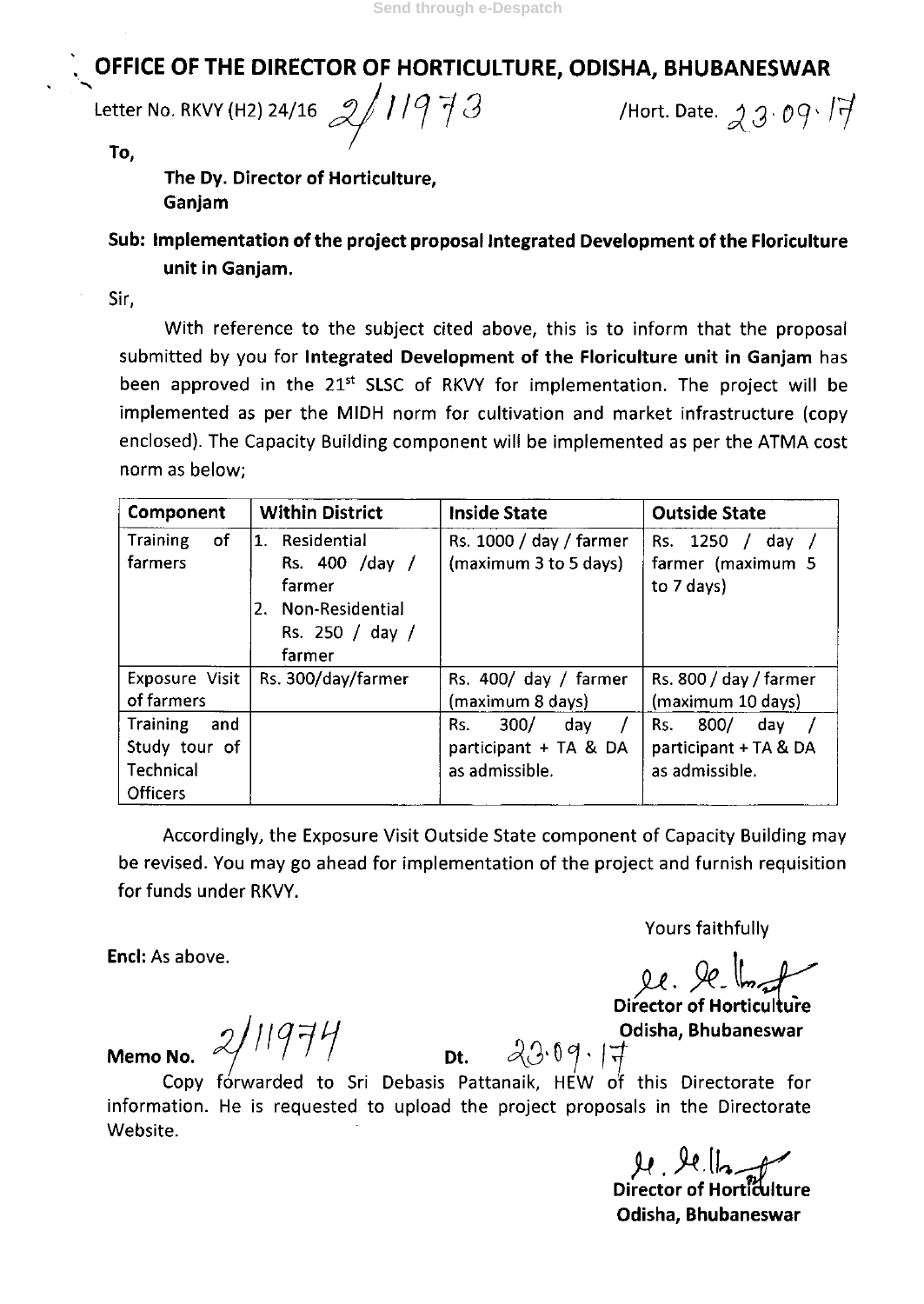$\label{eq:2.1} \frac{1}{\sqrt{2\pi}}\int_{0}^{\infty}\frac{1}{\sqrt{2\pi}}\left(\frac{1}{\sqrt{2\pi}}\right)^{2\sqrt{2}}\frac{1}{\sqrt{2\pi}}\int_{0}^{\infty}\frac{1}{\sqrt{2\pi}}\left(\frac{1}{\sqrt{2\pi}}\right)^{2\sqrt{2}}\frac{1}{\sqrt{2\pi}}\frac{1}{\sqrt{2\pi}}\int_{0}^{\infty}\frac{1}{\sqrt{2\pi}}\frac{1}{\sqrt{2\pi}}\frac{1}{\sqrt{2\pi}}\frac{1}{\sqrt{2\pi}}\frac{1}{\sqrt{2\pi}}\frac{1$ 

 $\label{eq:2.1} \frac{1}{\sqrt{2}}\int_{0}^{\infty}\frac{1}{\sqrt{2\pi}}\left(\frac{1}{\sqrt{2\pi}}\int_{0}^{\infty}\frac{1}{\sqrt{2\pi}}\left(\frac{1}{\sqrt{2\pi}}\right)\frac{1}{\sqrt{2\pi}}\right)\frac{d\omega}{\omega}d\omega.$ 

 $\frac{1}{2}$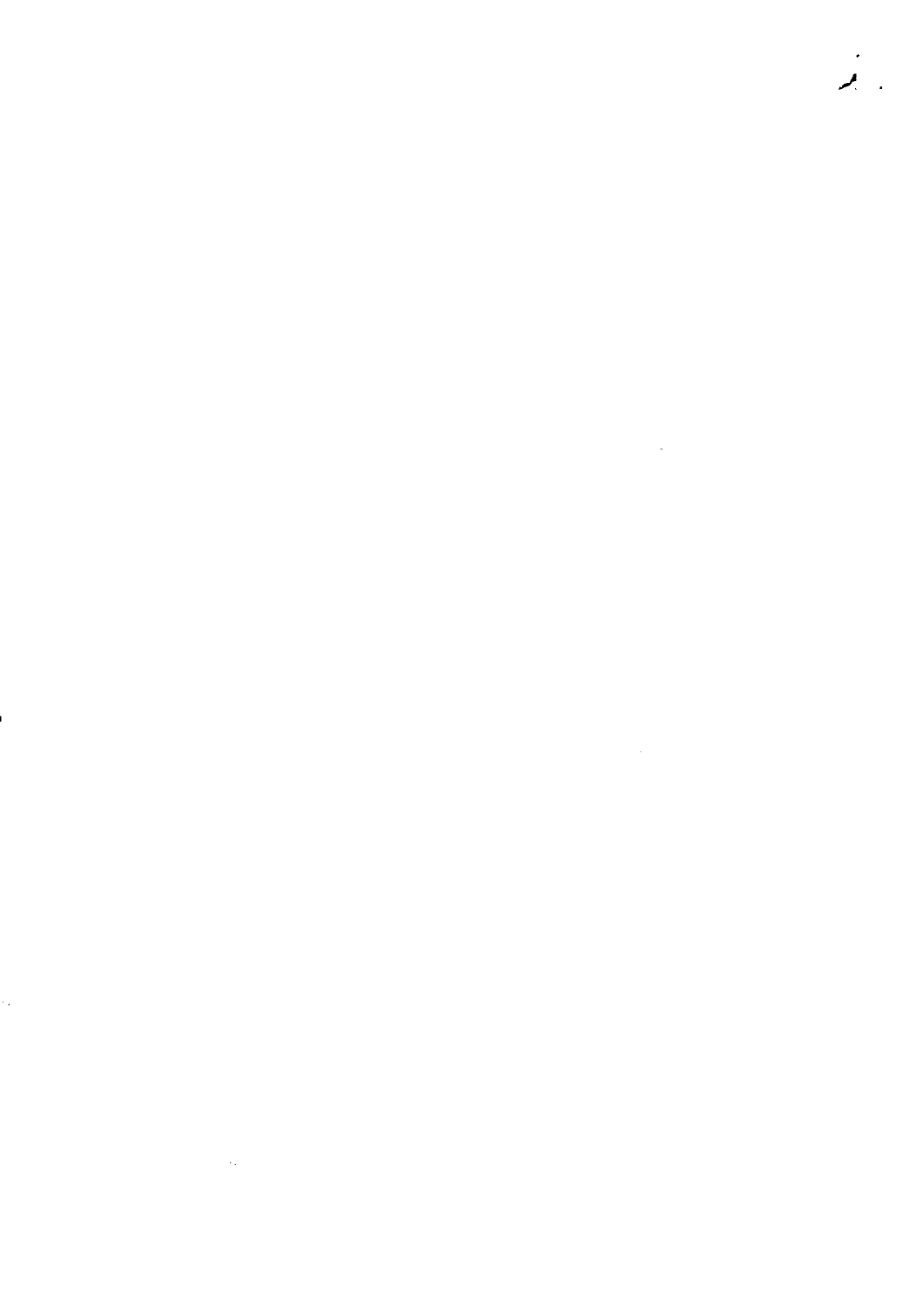

# PROJECT PROPOSAL

# FOR THE

INTEGRATED DEVELOPMENT OF FLORICULTURE UNITS

# IN GANJAM DISTRICT OF ODISHA

PROJECT COST: RS. 133.285 LAKH

Prepared By

Deputy Director of Horticulture, Ganjam. and Flower Growers Association, Ganjam.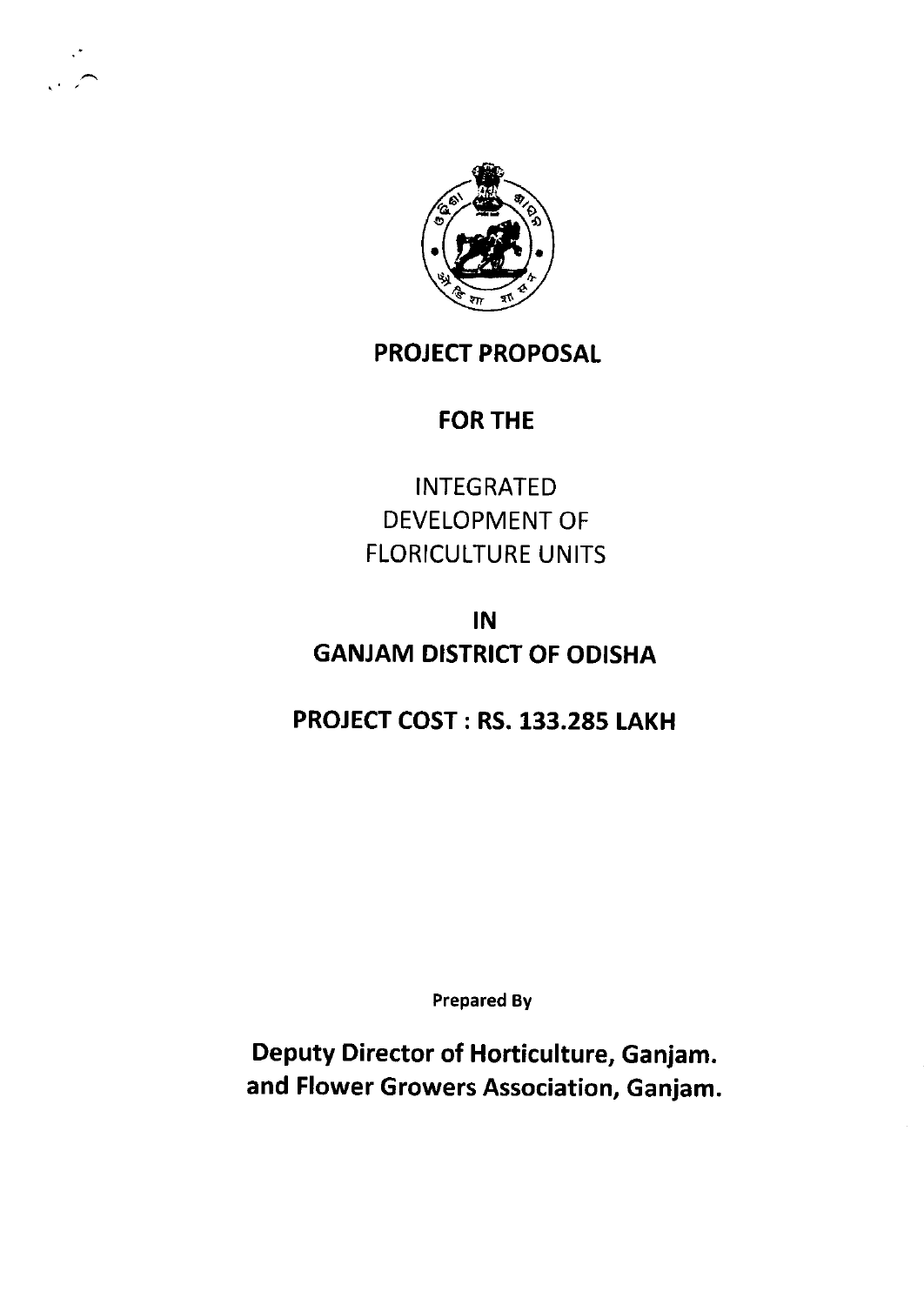# PROJECT PROPOSAL A GLANCE

 $\overline{\phantom{a}}$ 

| Name of the Project     | $\ddot{\cdot}$       | Integrated development of floriculture<br>units in Ganjam district.                   |
|-------------------------|----------------------|---------------------------------------------------------------------------------------|
| <b>Proposed Work</b>    | $\ddot{\phantom{a}}$ | Cultivation of ornamental crops, capacity<br>building of farmers, entrepreneurs, etc. |
| <b>Project Area</b>     |                      | Ganjam District                                                                       |
| <b>Project Duration</b> |                      | 3 Years                                                                               |
| <b>Sources of fund</b>  | $\ddot{\cdot}$       | R.K.V.Y                                                                               |
| <b>Project Cost</b>     | ÷                    | Rs. 133.285 Lakh                                                                      |
| <b>Executing agency</b> | ٠                    | Department of Horticulture and Flower<br><b>Growers Association, Ganjam</b>           |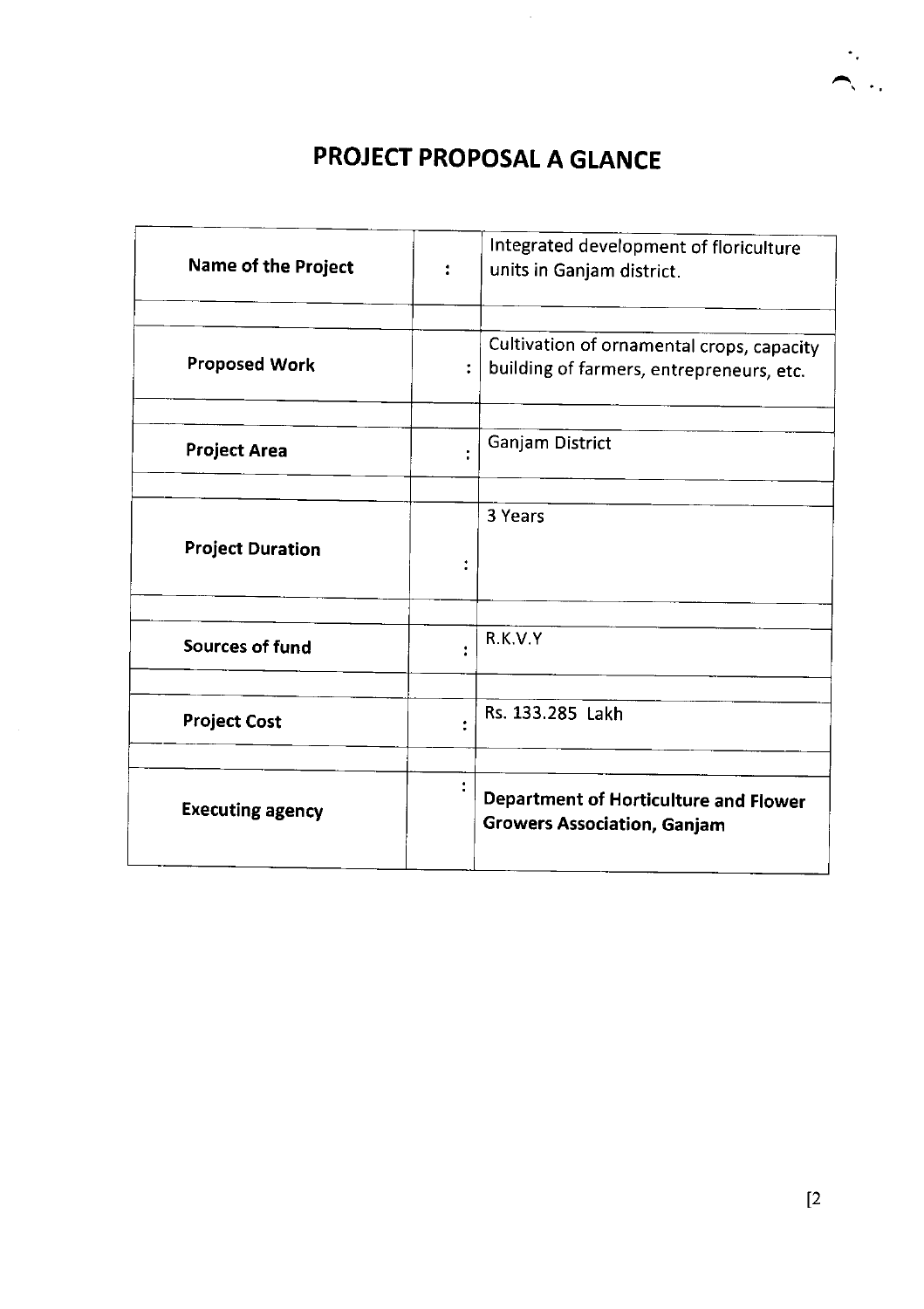## PROJECT PROPOSAL FOR THE INTEGRATED DEVELOPMENT OF FLORICULTURE UNITS IN GANJAM DISTRICT

#### 1. INTRODUCTION & BACKGROUND:

Odisha is the tenth largest and eleventh populous state accounting for about 5% of the geographical area and 4% of the population of the country. It has about 64 lakh ha i.e. about 40% of its land fit for agriculture. Agriculture provides direct or indirect employment to about 64% of the total population and contributes to 28% of the net state domestic product. Kharif is the main cropping season and rice is the principal crop of the state. Food grains constitute about 76% of the gross cropped area and rice alone shares about 67% of all food grains taken together. The average fertilizer consumption in the state is very low (54kg/ ha as against national average of 10akg/ha). The state has a large population of scheduled castes and tribes.

Horticulture plays an important role in Indian economy as well as nation's health. A nation is recognized by its horticulture development index.

Horticulture consisting of fruits, vegetables, spices, floriculture, root & tuber crops, mushrooms, medicinal & aromatic plants as well as plantation crops as <sup>a</sup> pleasantry before independence, has emerged as a core sector in agriculture. Today horticulture has established its credibility in improving income through increased productivity, generating employment and in enhancing export, besides providing house hold nutritional security.

The growing economic importance of horticultural crops especially fruits, vegetables and flowers could be attributed to the increasing demand arising from domestic as well as overseas market. The increasing domestic demand could be attributed to the increase in income, population growth, changing consumption pattern and growing awareness for better nutrition.

 $\mathsf{l}$ 

 $\lceil 3 \rceil$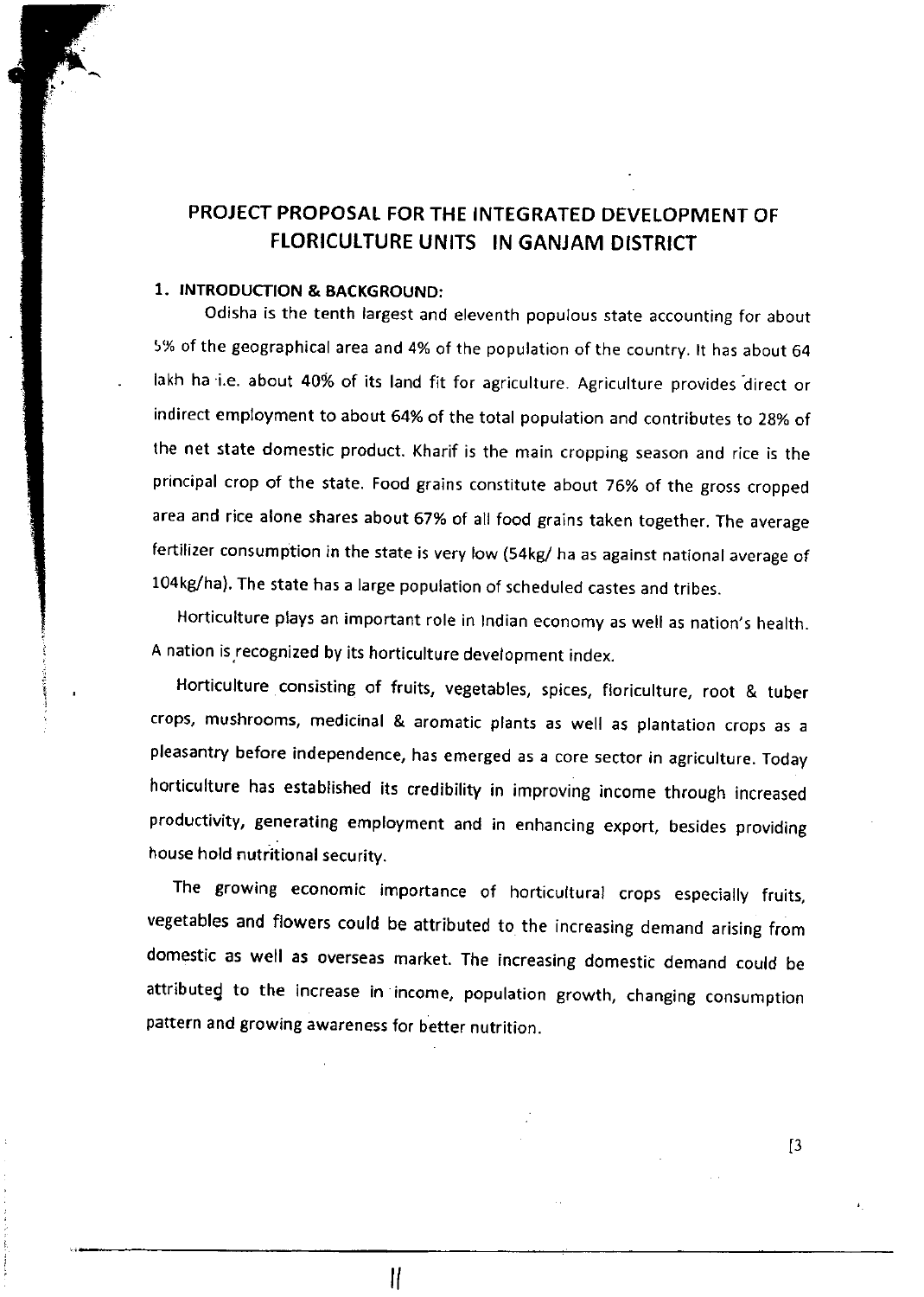Ganjam district is the first district in odisha to cultivate flower crops commercially since 1990s. The people have a fashion towards growing ornamental crops and using floricultural products. This district is the major natural Kewda (Pandanus sp.) growing <sup>a</sup>rea of the world.

## Scope for floriculture in Ganjam

The agro-climatic diversity in the district with its high rain fall distributed over a four-month monsoon and a reasonably moderate winter allows for growing a variety of floricultural crops. The agro-climatic conditions are immensely suitable for perennial floriculture crops like rose, jasmine, crossandara; biennial crops like tuberose and a nurnber of annual crops like gladiolus, aster, chrysanthemum, sunflower and filler plants like ferns, asparagus, cycus, palms, bird's of paradise, Heliconias, Alstromero, Gypesophilo, pheloenopsis etc. The district thus enjoys <sup>a</sup> natural comparative advantage for floriculture with possibilities for growing a diversified basket of flowers and ornamental foliages; whose potential has not been <sup>f</sup>ully exploited.

#### Land Availability:

The district has a total cultivable area of 1.65 lakh hectares. Out of this, 35057 lakh hectares area low lands, 69014 lakh hectares are medium lands and 60940 hectares are high lands.Out of the high lands, most of the area is being used for rice cultivation in most traditional manner which is highly un-remunerative and the crop is always at risk. These high lands are most suitable for growing floricultural crops to enhance the incomes ofthe agricultural househoids.

#### Flower Crop coverage:

Flowers like Jasmine, crossandra, rose, tuberose marigold are the major productivity of most of the ornamentals in the district is quite low as compared with all India average as well as some of the agriculturally importance states of India. The area and production of major ornamental crops in Ganjam district are given in table-1

t4

14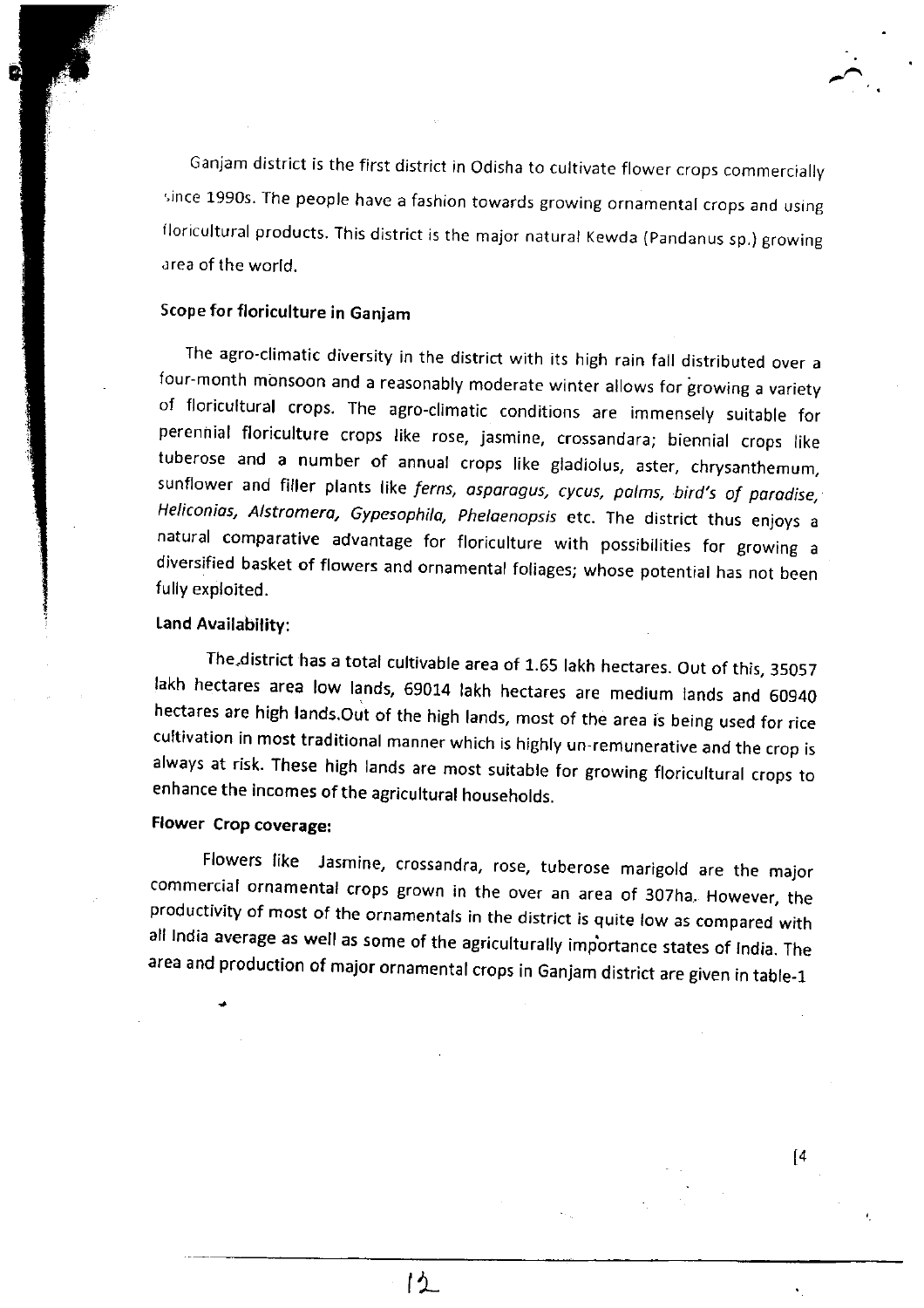| Crop      | Area  | Production     |
|-----------|-------|----------------|
| Rose      | 20ha  | 1 lakh stems   |
| Gladiolus | 15ha  | 33 lakh spikes |
| Tuberose  | 120ha | 6000 gtl       |
| Marigold  | 130ha | 19500.gtls     |

The vagaries of climate such as flood, drought etc. in one or other year has hindered the growth potential of horticulture in the area preventing year round open field cultivation of lower crops. That's why prices of flowers during their normal as well as off season rernain high in different markets of the whole state. Protected cultivation technology now being implemented may be a boon for the production of high-value, low volume ornamental croos in their off-season.

#### 2. Aims & Objectives

The main objectives can be sumrned up as:

- . To realize the potential of ornamental cultivation by the new comers.
- Commercialization of hi-tech floriculture in the state.
- . Expansion of commercial floriculture for sustainable crop production.
- To educate farmers and entrepreneurs in the principle of 'Seeing is believing' though exposure visit inside and dutside the state.
- Best utilization of floriculture wastes.
- . To introduce new commercial varieties floriculture to enhance the crop production.
- . To practice ornamental farrning in a profitable way.
- . Tojmprove the economic condition of the rural farmers.

l3

- . Production of quality planting materials of ornamental crops in the locality to cater the need of the farmers:
- . To attract rural mass towards flori-farming, a highly remunerative crop,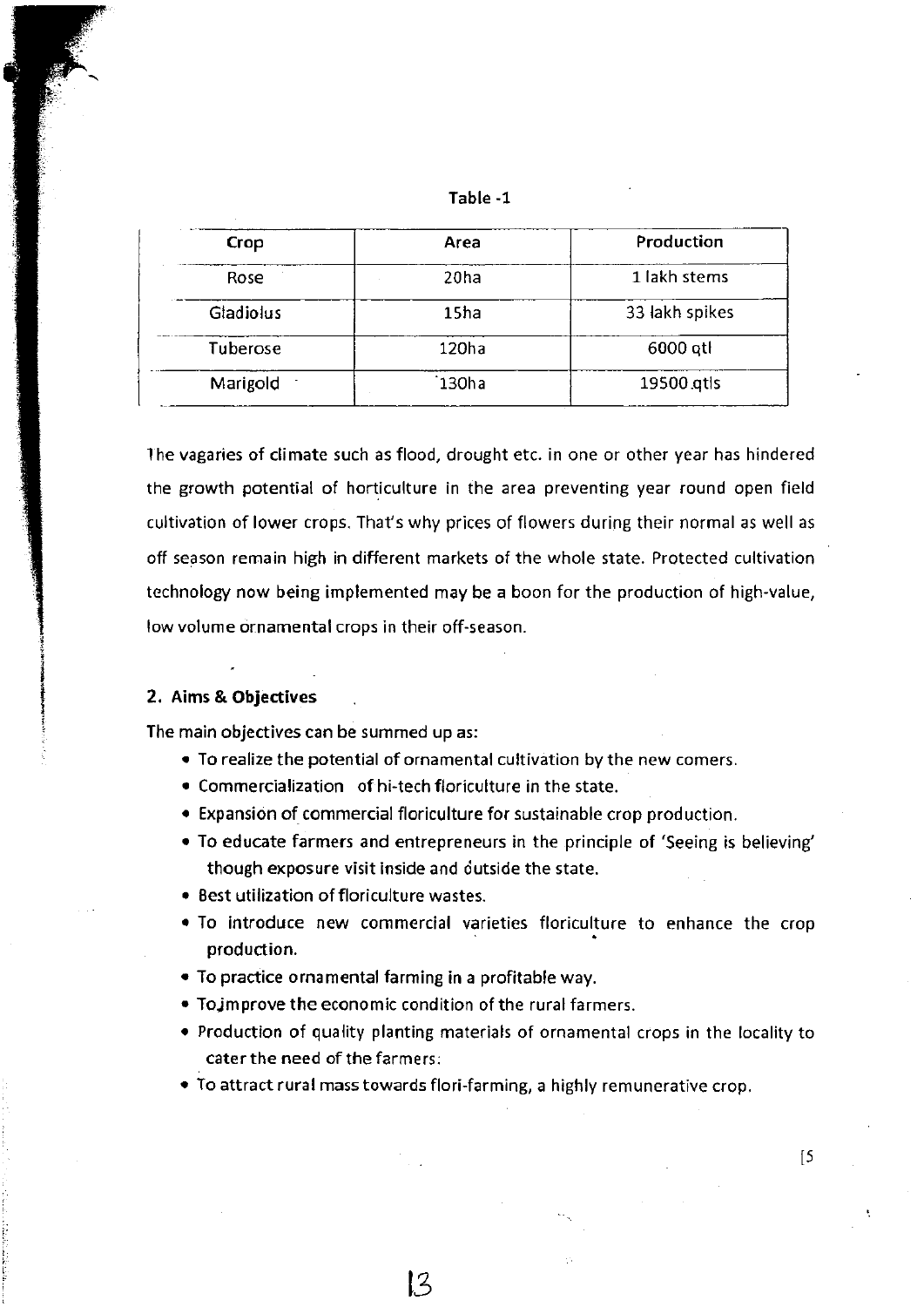- Development of aesthetic value of common people and balancing of ecosystem.
- . Create avenues for export of floricultural products from the state.
- Storage of perishable ornamental products.
- Transport of perishable ornamental products through cool chain management.
- Creation for large scale employment.
- 3. Feasibility and basic information of the project

#### SWOT Analysis

#### **STRENGTH**

- . Favorable soil and climate.
- . Farmers have inclination towards floriculture.
- o Availability of Hard working work force.
- Existence of flower market infrastructure in Berhampur
- . Adequate availability of ground water for irrigation facility.
- Well connectivity of road rail and air.
- . Our Domestic and export market are having demand for floriculture products.
- . Existence of one flower growers association

|4

- . Existence of flower essence extraction units.
- . Existence of Technology Support from GOI research institutes situated in Eerhampur ( Fragrant And Flavour Development Centre Extension Unit Berhampur, Technology Support Centre Kewda, Ministry Of Micro And Small Medium Enterprisers New Delhi ) . and local Krushi Vigyan Kendras
- . Scope for short / long term storage units in pHM component under MIDH for temporary storage of ornamental crops
- . Change in the fashion of people for adoption of flower decoration and increasing demand for floriculture products.

t6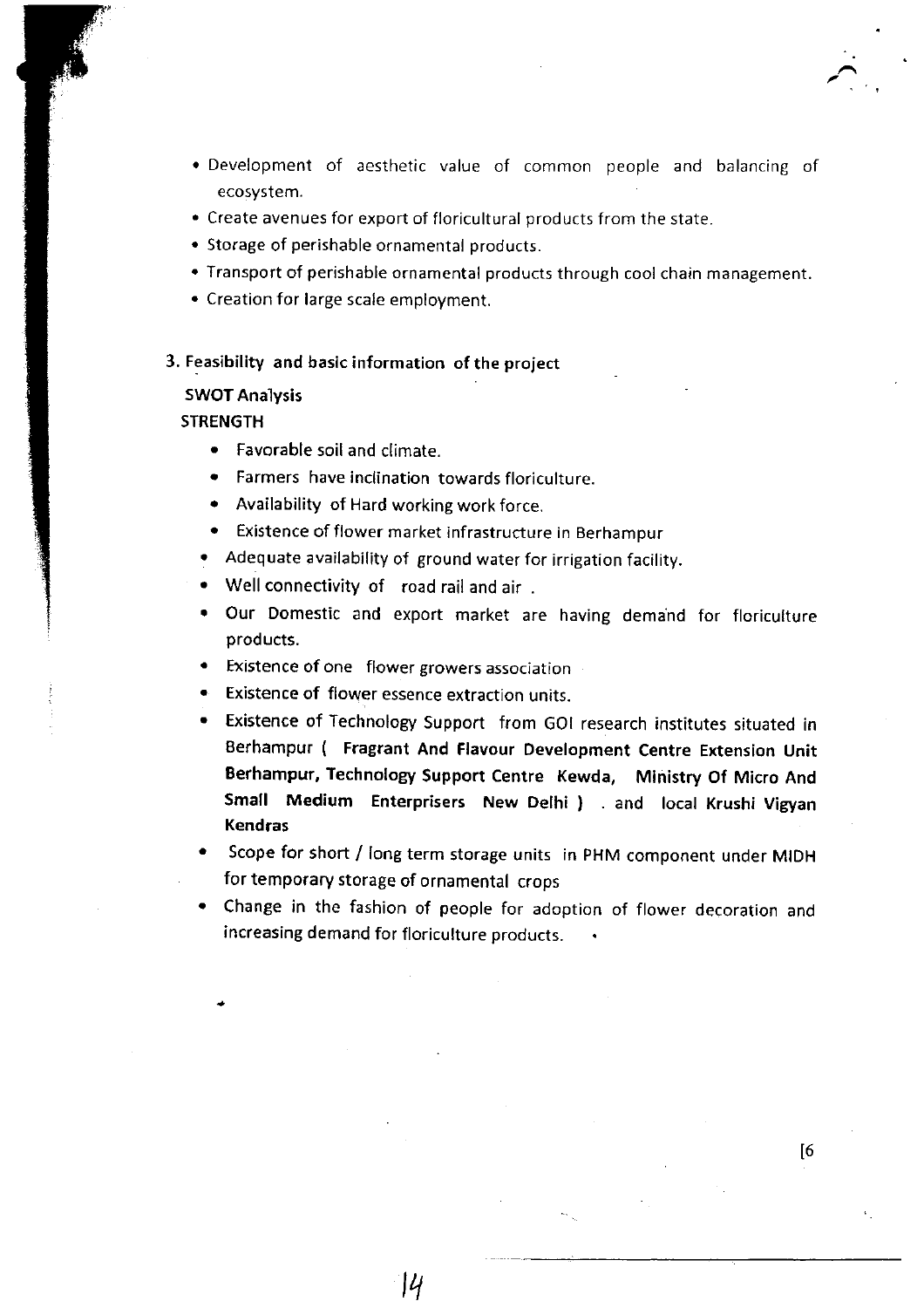#### **WEAKNESS**

- . The production and productivity of floricultural crops in the district is quite low.
- . Large numbers of farmers are illiterate / low literate to gather technology for implementation in their fields.
- Low scope for post harvest management of floricultural products causing distress sale at the time of harvest and higher rate of wastage.
- . Insufficient availability of quality planting materials of ornamental crops

#### **OPPORTUNITY**

- . Higher profitability of floriculture while diminishing annual return from traditional agricultural crops.
- Inflow of rural youth to cities and towns can be checked due to higher profitability with cultivation of ornamental crops.
- . Large scale employment opportunity in ruralareas.
- . The large gap between production and demand leads to higher return from floriculture
- o Availability of established infrastructure and market linkage

 $15$ 

. Existence of floriculture clusters

#### THREATS

r : . Frequent occurrence of natural calamities involves risk on crop productivity.

 $\left\lceil 7 \right\rceil$ 

- . Exploitation of flower growers by vendors.
- . Higher level of wastage of flowers.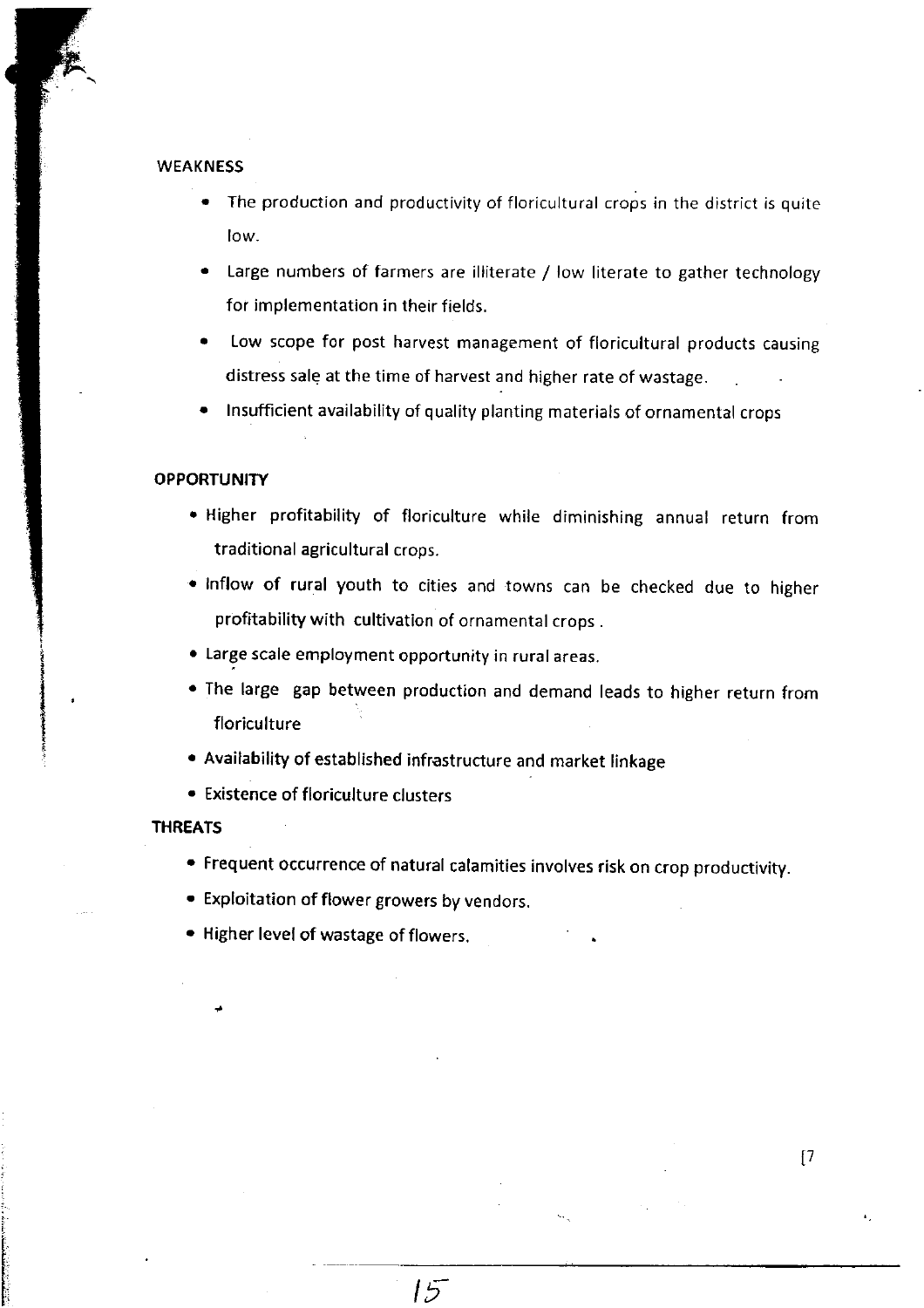## Major floriculture blocks of Ganjam district

Hinjilikatu, **CANJAM DISTRICT** Seragada, Purusottompur, Kukudakhandi, Sana khemundi . Digapahandi Dharakot, Kavi surya nagar Aska Ganjam Khalikot Chatrapur Rangeilunda

Location: Odisha is situated in the east coast of India and lies between 17'.49' N &  $22^0.34'$  N latitudes and  $81^0$   $27'$  &  $87^0$   $29'$  E longitudes. Its eastern border fronting the Bay of Bengal and shares borders with Jharkhand to the North, West Bengal to the North East, Chhatisgarh to the west and Andhra Pradesh to the south. It spreads over an area of 155,707sq. kms (4.74% of India) and is the 10<sup>th</sup> largest state in the country. In Odisha Ganjam is situated in the east coast of India and lies between  $18^0.43'$  N &  $19^0.39'$  N latitudes and 83<sup>0</sup> 44' & 85<sup>0</sup> 01' E longitudes and bounded by floricultural potential districts like Khurda, Phulbani, Rayagada and Gajapati.

Physlography: Odisha is mostly an extensive plateau sloping gently towards the coastal plain along the Bay of Bengal. It has a long coastline of 480 kms. Odisha can be divided into 10 physiographic zones.

lh

t8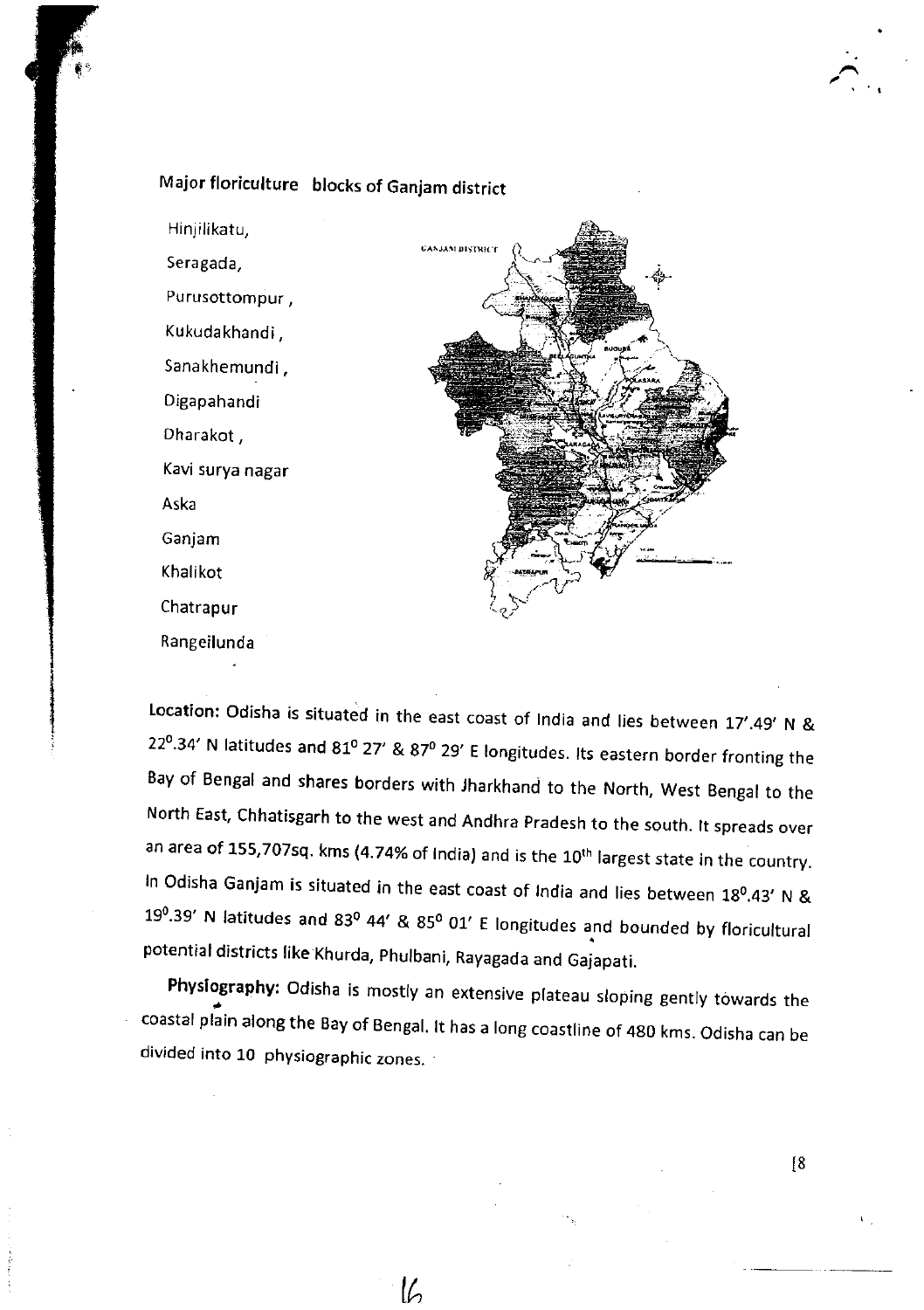| SL.<br>No.     | Physiographic zone         | <b>Undivided districts</b>                                             |
|----------------|----------------------------|------------------------------------------------------------------------|
| $\mathbf{1}$   | North western plains       | Sundargad Banaigad Panposh Kuchinda                                    |
| $\overline{c}$ | North mid plane            | Rairangpur Baripada Karanjia Keonjhar Champua                          |
| $\overline{3}$ | North east costal          | Anandpur Balasore Bhadrak Jajpur (Except Sukinda)                      |
| 4              | East south east<br>coastal | Cuttack Jagatsingpur Kendrapara Banki Puri<br>Berhampur Chatrapur      |
| 5              | North east ghats           | Khurda Nayagad Bhanjanagar Gunupur Rayagada<br>Gajapati Phulbani Boudh |
| 6              | Eastern ghat high<br>lands | Koraput Nabrangpur                                                     |
| $\overline{7}$ | South east ghats           | Jaypur Malkangiri                                                      |
| 8              | Western planes             | Bhawanipatna Dharmagada Padmapur Khariar<br>Dabugaon                   |
| 9              | Western central<br>plane   | Sambalpur Bergarh Bolangir Sonepur                                     |
| 10             | Mid central plane          | Dhenkanal Angul Banki Athagarh Kamakhya Nagar<br>Jajpur Sukinda        |

**Climate:** Ganjam district comes under north Eastern Ghats south eastern coastal<br>and physiographic zone. The climate of the district is tropical, characterized by<br>medium temperature, high humidity, medium to high rainfall

Soil: Soils of ganjam have mainly developed under the influence of relief, parent material and climatic factors and have been divided into 8 broad soil groups.<br>The majority of soils in Ganjam are light textured red soils,

Irrigation: Out of the total cultivable area of Ganjam, about 41% is under irrigated condition and 59% is non-irrigated.

t+

## 4, lmplementing Agency

The project will be implemented by the deputy director of horticulture through the field officers and extension functionaries of the department with the help of the flower growers association and FPO of floriculture farmers.

 $^{[9]}$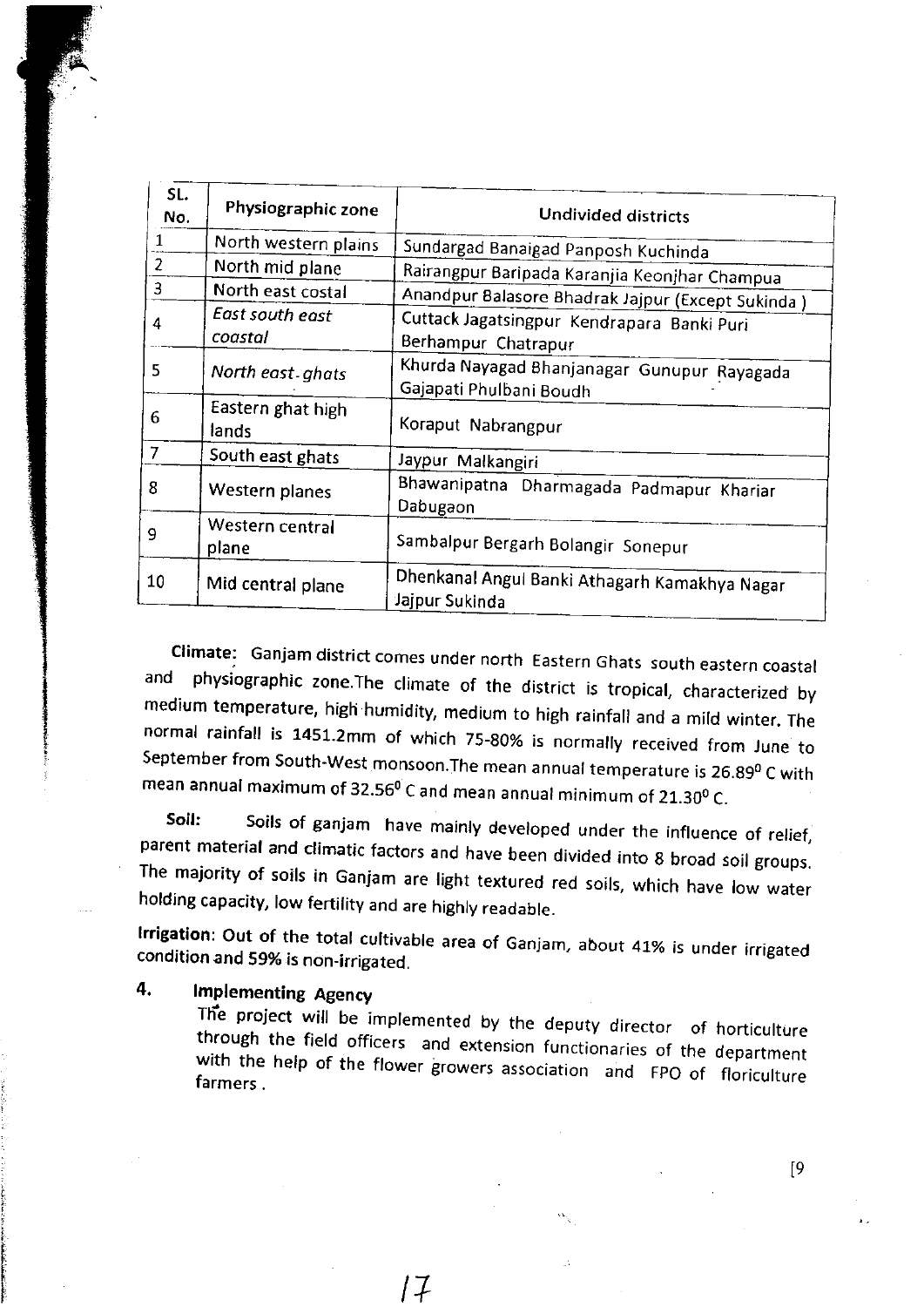#### 5. Sector / subsector

The project comes under production growth stream of RKVY

#### 6. Anticipated benefit

After implementation of this project the average income of the farmers will be increased by 20-30 %. The farmers will be trained with modern package of practices including post harvest management in Centre of Excellence, Deras. 600 Nos. of farmers will be trained on hitech floriculture and post harvest management.

| \$I,<br>No      | Crop                    |                | <b>Present status of production</b> |       | Average Income generated after<br>implementing the proposed flori<br>project |                |            |             |           |
|-----------------|-------------------------|----------------|-------------------------------------|-------|------------------------------------------------------------------------------|----------------|------------|-------------|-----------|
|                 |                         |                | Qntity                              |       | Produce                                                                      |                | Quantity   |             | Produce   |
|                 |                         | Area           | production                          |       | value                                                                        | Area           | production |             | value     |
|                 |                         | in             |                                     |       |                                                                              | in             |            |             |           |
|                 |                         | Ha.            | <b>Nos</b>                          | Qtls  |                                                                              | Ha.            | <b>Nos</b> | <b>Qtls</b> |           |
| Ť               | Rose                    | 20             | 10000000                            | 2000  | 13025033                                                                     | 15             | 9000000    | 1500        | 9768774   |
| į               | Tube rose               | 120            |                                     | 6000  | 35878440                                                                     | 75             |            | 5625        | 22424025  |
| j               | Gladiolus               | 15             | 3300000                             | 1320  | 6936000                                                                      | ,20            | 4400000    | 1760        | 12548000  |
| 4               | Marigold                | 130            |                                     | 19500 | 28179450                                                                     | 120            |            | 18000       | 26011800  |
| \$              | Jasmine                 | 10             |                                     | 500   | 1964350                                                                      | 10             |            | 500         | 1964350   |
| 6               | Crossendra              | 6              |                                     | 180   | 2303010                                                                      | 10             |            | 300         | 3838350   |
| 7               | Aster                   | 1              | 350000                              | 35    | 195230                                                                       | 5              | 1750000    | 175         | 195230    |
| 8<br>9          | Chrysanthemum           | 0.5            |                                     | 37    | 135232                                                                       | 20             |            | 1500        | 5409700   |
|                 | Goldenrods              | $\overline{2}$ | 350000                              | 35    | 557220                                                                       | 9              | 3150000    | 315         | 2507490   |
| 10              | Cycus                   |                |                                     |       |                                                                              | 10             | 400000     | 160         | 373885    |
| 11              | Asparagus               | $\overline{2}$ |                                     | 36    | 522195                                                                       | 10             |            | 180         | 2610975   |
| $\overline{12}$ | Heliconia               |                |                                     |       |                                                                              | 12             | 22545      | 400         | 3455901   |
| 13              | <b>Bird of paradise</b> |                |                                     |       |                                                                              | 12             | 22545      | 400         | 3455901   |
|                 | Double tube             |                |                                     |       |                                                                              |                |            |             |           |
| 14              | rose                    |                |                                     |       |                                                                              | 12             | 3000000    | 600         | 5489340   |
| 15              | Alstroemera             |                |                                     |       |                                                                              | $\mathbf{1}$   | 98000      | 19          | 1245966   |
| 16              | Lilium                  |                |                                     |       |                                                                              | $\overline{1}$ | 98000      | 19          | 1245966   |
|                 | Ornamental              |                |                                     |       |                                                                              |                |            |             |           |
| 17              | palm<br>$\bullet$       |                |                                     |       |                                                                              | 10             | 1050000    | 525         | 1636350   |
| 18              | Fern                    |                |                                     |       |                                                                              | 10             |            | 130         | 2610975   |
|                 | Annual                  |                |                                     |       |                                                                              |                |            |             |           |
| 19              | Chrysanthemum           | $\mathbf{1}$   |                                     | 150   | 216765                                                                       | 10             |            | 1500        | 2167650   |
|                 | <b>Total</b>            | 307.5          |                                     | 29793 | 89912925                                                                     | 372            |            | 33608       | 108960628 |

#### $7.$ Output and Outcome

 $[10]$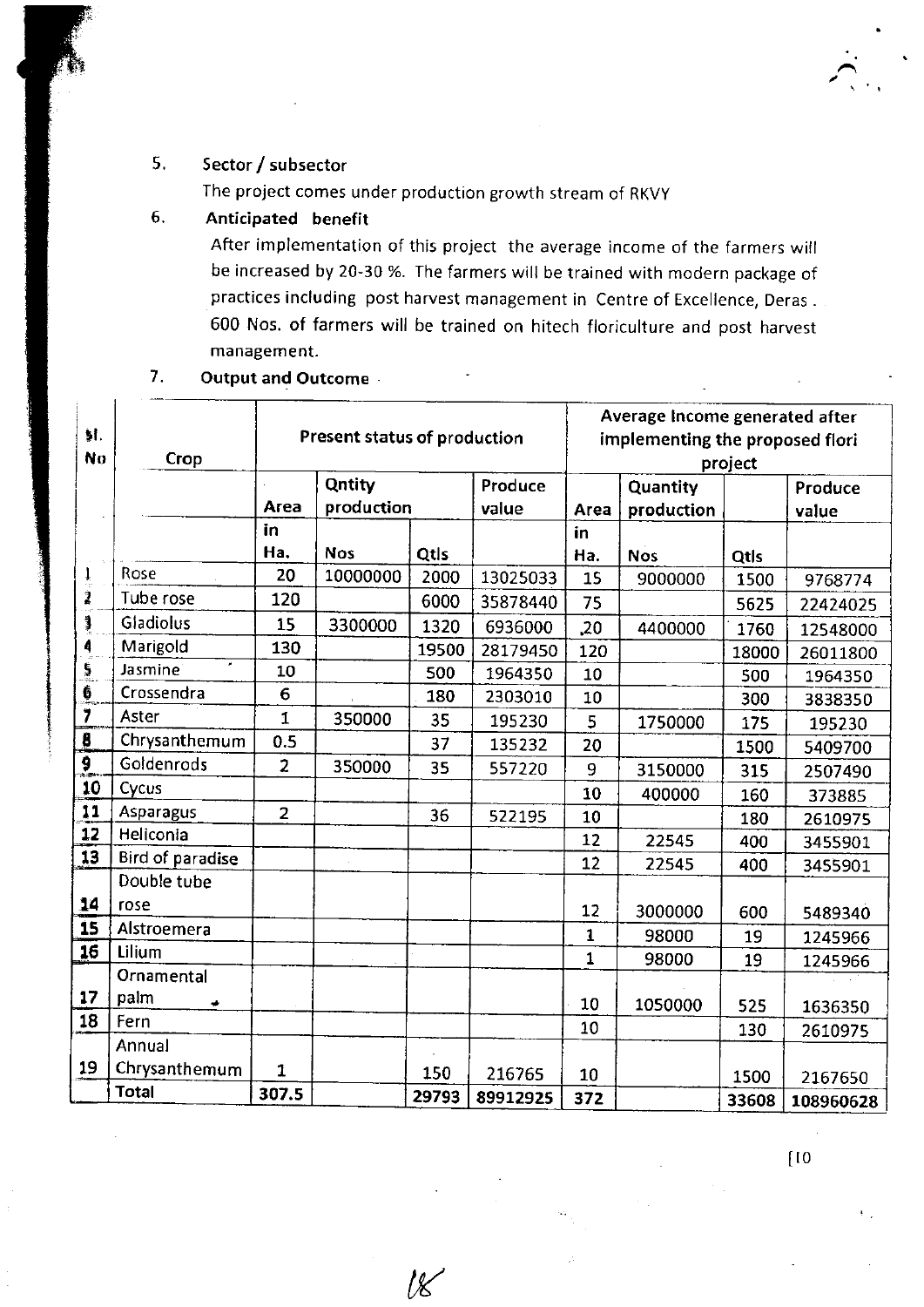## 8. Strategy for Development of The Project

For the development of floriculture and allied activities in Ganjam district as well as sustainability of crop production INTEGRATED DEVELOPMENT OF FLORICULTURE UNITS IN GANGAM DISTRICT has been proposed. This will look after

- 1. Training of farmers
- 2. Cultivation of flori crops
- 3. Exposure visit

## 9. Proposed work/activities with detail narration

It has been proposed take up following activities under this project

## i. Cultivation of flower crops in farmers fields:

Although floricultural crops are being cultivated in about 307 ha in the Ganjam district, it is quite inadequate to meet the state's demand. The productivity of various floricultural crops is very low and irregular. At the same time all the flower crops and filler plants are not available throughout the year in large quantities to meet the market demand. Hence commercial floriculture will be taken up in farmer's fields with assistance for profitable cultivation by supply of key inputs like quality planting materials, nutrition and plant protection measures. The proposed target and financial requirements of flori-project for demonstration are as under.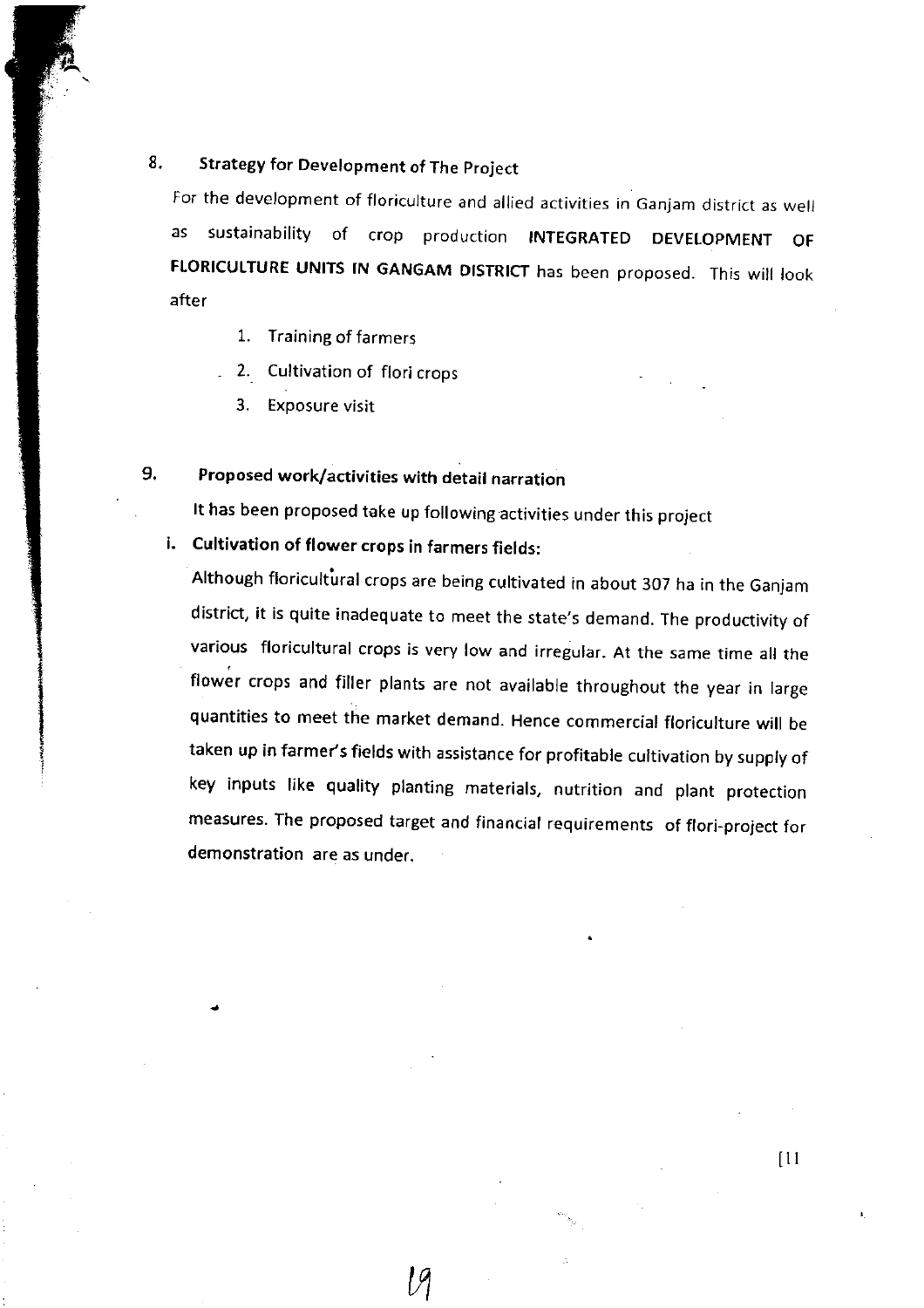| M<br>No. | Name of the<br>Crop   | Cost of<br>cultivation | Projected area (ha)                 |                                | Project assistance<br>per ha (Rs.) @ 50% |                  | Projected amount (Lakh Rs.)  |                         |                  |
|----------|-----------------------|------------------------|-------------------------------------|--------------------------------|------------------------------------------|------------------|------------------------------|-------------------------|------------------|
|          |                       | per ha (Rs.)           | <b>Small</b><br>/marginal<br>farmer | <b>Other</b><br><b>Farmers</b> | Small<br>/marginal<br>farmer             | Other<br>Farmers | Small<br>/marginal<br>farmer | Other<br><b>Farmers</b> | Total            |
|          | Rose                  | 788797                 | 10                                  | 5                              | 40000                                    | 25000            | 400000                       | 125000                  | 525000           |
| ,,       | Gladiolus             | 787600                 | 15                                  | 5                              | 60000                                    | 37500            | 900000                       | 187500                  | 1087500          |
| A        | <b>Astor</b>          | 154770                 | 3                                   | 2                              | 40000                                    | 25000            | 120000                       | 50000                   | 170000           |
| 4        | Golden rod            | 229515                 | 6                                   | 3                              | 40000                                    | 25000            | 240000                       | 75000                   |                  |
| ٠,       | Bird's of<br>Paradise | 288365                 | 9                                   | 3                              | 40000                                    | 25000            | 360000                       | 75000                   | 315000<br>435000 |
| ь.       | Heliconias            | 288365                 | 8                                   | 4                              | 40000                                    | 25000            | 320000                       | 100000                  |                  |
| 7        | Tuberose<br>double    | 292600                 | .8                                  | 4                              | 60000                                    | 37500            | 480000                       | 150000                  | 420000<br>630000 |
| H        | Alstromera            | 2665025                | 0                                   | 1                              | 60000                                    | 37500            | 0                            |                         |                  |
| 9        | Lillium               | 2665025                | 0                                   | 1                              | 60000                                    | 37500            |                              | 37500                   | 37500            |
|          | Total                 |                        | 59                                  | 28                             | 440000                                   | 275000           | $\Omega$<br>2820000          | 37500<br>837500         | 37500<br>3657500 |

#### PROPOSED PROJECT AREA OF CUT FLOWERS  $\mathbf{A}$

# **B** PROPOSED PROJECT AREA OF ORNAMENTAL FOLIASE

| SL<br><b>NO</b> | Name of<br>the Crop | Cost of<br>cultivation | Projected area (ha)          |                  | Project assistance<br>per ha (Rs.) |                             | Projected amount (Lakh Rs.) |                         |        |
|-----------------|---------------------|------------------------|------------------------------|------------------|------------------------------------|-----------------------------|-----------------------------|-------------------------|--------|
|                 |                     | per ha<br>(Rs.)        | Small<br>/marginal<br>farmer | Other<br>Farmers | Small<br>/marginal<br>farmer       | <b>Other</b><br>Farme<br>rs | Small<br>marginal           | Other<br><b>Farmers</b> | Total  |
|                 | Cycus               | 288365                 |                              |                  |                                    |                             | farmer                      |                         |        |
|                 | Asparagus           | 200640                 |                              |                  | 16000                              | 10000                       | 112000                      | 30000                   | 142000 |
| 3               | Palms               |                        |                              |                  | 16000                              | 10000                       | 112000                      | 30000                   | 142000 |
|                 |                     | 189365                 |                              |                  | 16000                              | 10000                       | 112000                      |                         |        |
| $\mathbf{A}$    | <b>Ferns</b>        | 200640                 |                              |                  |                                    |                             |                             | 30000                   | 142000 |
|                 | Total               |                        |                              |                  | 16000                              | 10000                       | 112000                      | 30000                   | 142000 |
|                 |                     |                        | 28                           | 12               | 64000                              | 40000                       | 448000                      | 120000                  | 568000 |

 $\mathscr{Z}$ 

 $[12]$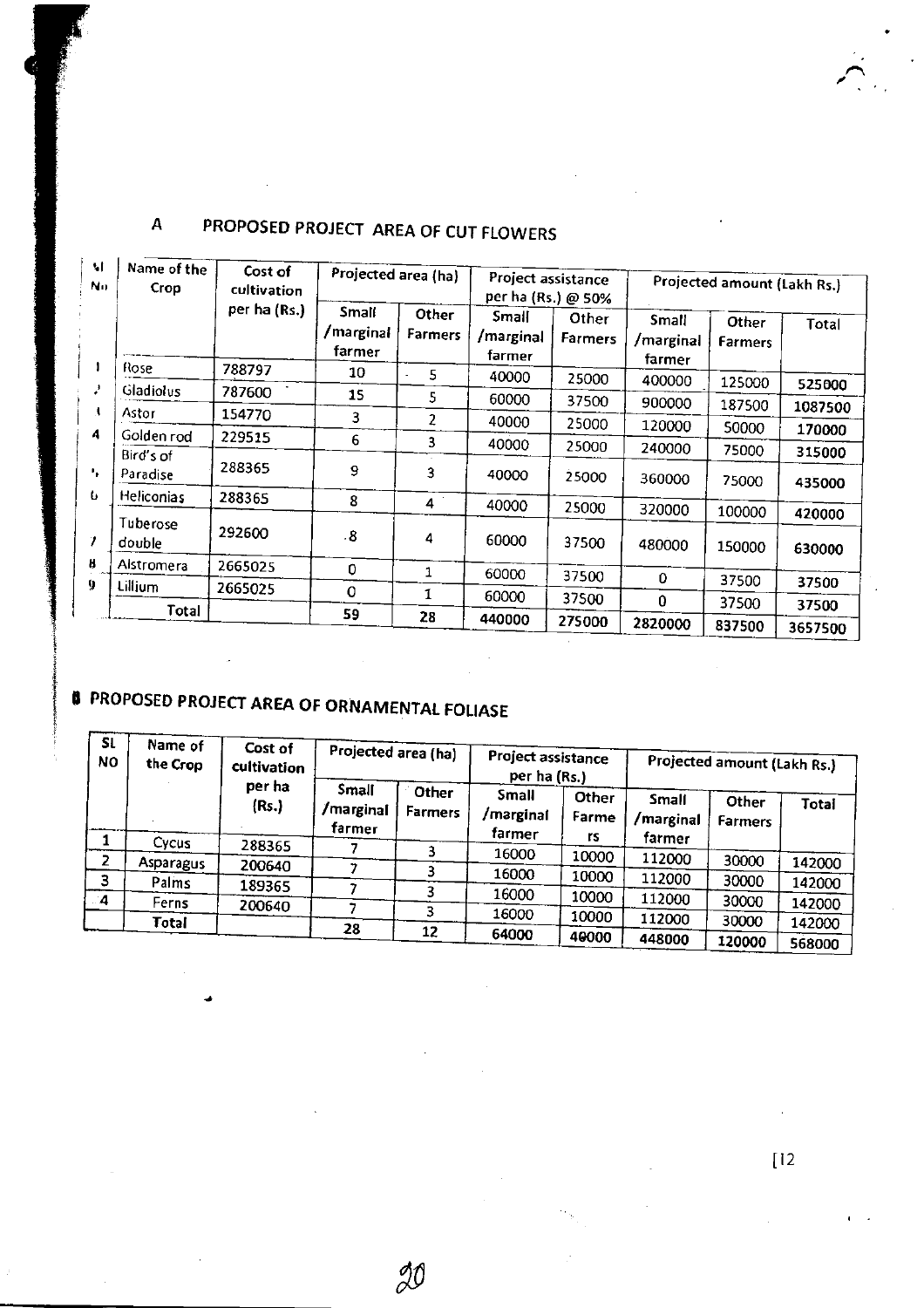$\ddot{\phantom{a}}$ سيب

## C. PROPOSED PROJECT AREA OF LOOSE FLOWERS

 $\ddot{\phantom{1}}$ 

| SI.<br><b>No</b> | Name of the<br>Cost of<br><b>Crop</b><br>cultivati<br>on per<br>ha (Rs.) |        | Projected area (ha)                  |                         | Project assistance<br>per ha (Rs.) as per<br>new cost @ 40% &<br>25% |                                         | Projected amount (Lakh Rs.)          |                                |         |
|------------------|--------------------------------------------------------------------------|--------|--------------------------------------|-------------------------|----------------------------------------------------------------------|-----------------------------------------|--------------------------------------|--------------------------------|---------|
|                  |                                                                          |        | <b>Small</b><br>/margin<br>al farmer | Other<br><b>Farmers</b> | <b>Small</b><br>/marginal<br>farmer<br>(40%)                         | <b>Other</b><br><b>Farmers</b><br>(25%) | <b>Small</b><br>/margin<br>al farmer | <b>Other</b><br><b>Farmers</b> | Total   |
| 1                | Tube rose                                                                | 185119 | 50                                   | 25                      | 16000                                                                | 10000                                   | 800000                               | 250000                         | 1050000 |
| 2                | Marigold                                                                 | 158235 | 80                                   | 40                      | 16000                                                                | 10000                                   | 1280000                              | 400000                         | 1680000 |
| 3                | Jasmine                                                                  | 188155 | 6                                    | 4                       | 16000                                                                | 10000                                   | 96000                                | 40000                          | 136000  |
| 4                | Crossandra                                                               | 232815 | 7                                    | 3                       | 16000                                                                | 10000                                   | 112000                               | 30000                          | 142000  |
| 5                | Annual<br>chrysanthe<br>mum<br>(Chery)                                   | 158235 | 7                                    | $\overline{3}$          | 16000                                                                | 10000                                   | 112000                               | 30000                          | 142000  |
| 6                | Chrysanthe<br>mum                                                        | 270765 | 15                                   | 5                       | 16000                                                                | 10000                                   | 240000                               | 50000                          | 290000  |
|                  | Total                                                                    |        | 165                                  | 80                      | 96000                                                                | 60000                                   | 2640000                              | 800000                         | 3440000 |

### NB: The detailed cost of cultivation is attached in the annexure

## ii. Capacity Building

Human resource found to be the most effective resource in every sector. The farmers will be trained at filed level and they will be exposed to other farmers within the district as well as in outside the state to acquire knowledge and latest technology. The flower sellers also be trained for value addition at their level

| Item                                                                                   |                                                |                        |                             |           |
|----------------------------------------------------------------------------------------|------------------------------------------------|------------------------|-----------------------------|-----------|
| Three days training<br>& exposure visit<br>(Within State) to 600<br>nos. farmers       | 25 nos in each<br>group (25 x 24<br>group)     | Rs.1000 day/<br>farmer | 600<br>nos<br>οf<br>Farmers | 18,00,000 |
| Exposure visit<br>outside the state<br>$(5 \text{ days})$                              | 153 nos farmers<br>selected from<br>each group | Rs.4000/farmer         | 153<br>nos<br>of<br>farmers | 6,12,000  |
| <b>Training to farmers</b><br>on hi tech<br>horticulture at Pune<br>$(5 \text{ days})$ | 24 nos of farmers<br>from each group           | Rs.5000/farmer         | 24 nos of<br>farmers        | 1,20,000  |
| <b>TOTAL</b>                                                                           |                                                |                        |                             | 25,32,000 |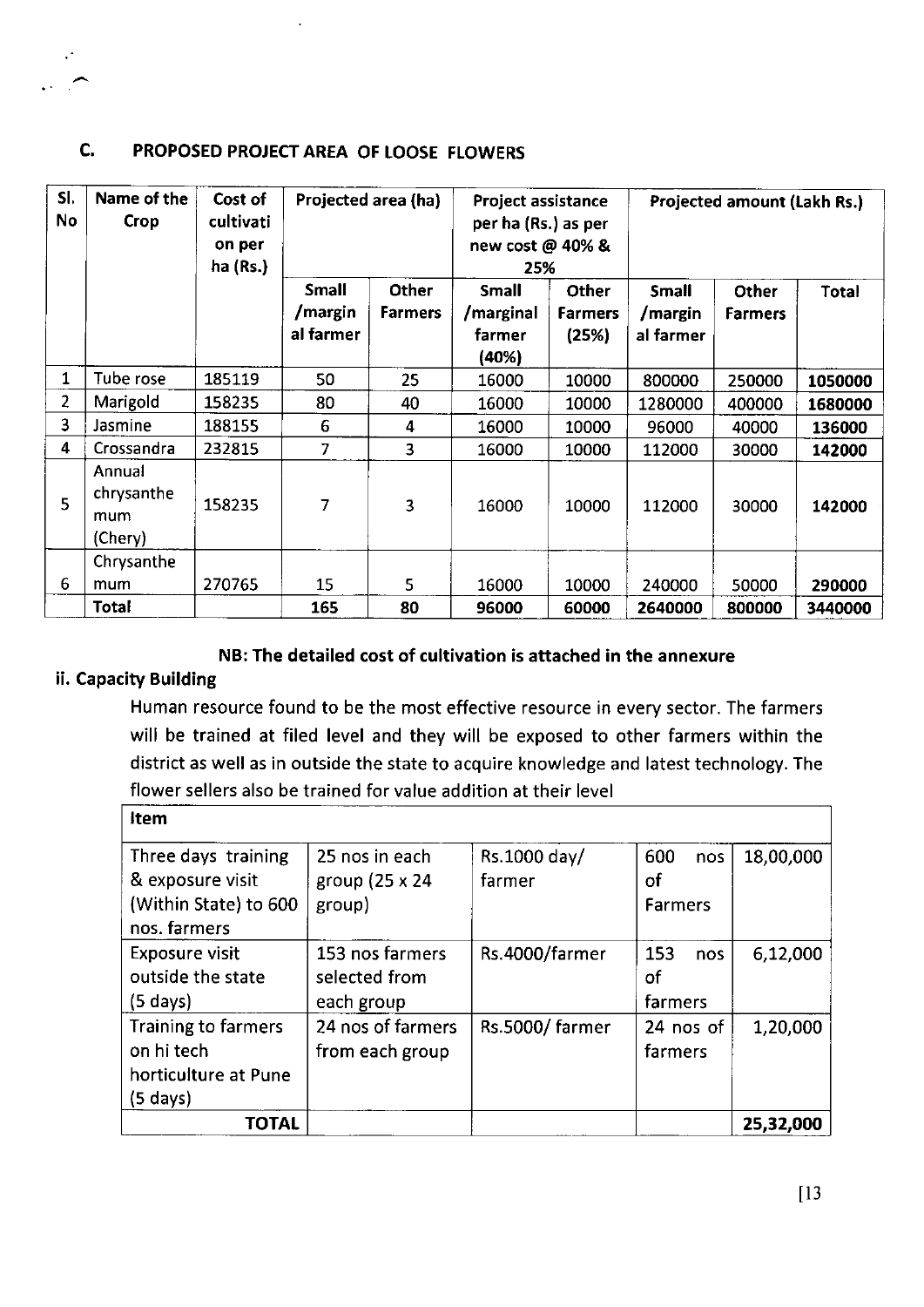### iii. Market Infrastructure

## EXISTING MARKETING INFRASTRUCTURE

RMCs of Digapahandi and Chatrapur provide marketing infra infrastructures ro our farmers which are to be used for this project are as follows

- 1. Flower market and training centre at Ambapua Berhampur
- 2. Ralab RMC market at Hinjili katu
- 3. H burudi RMC market Rambha

#### $\mathbf{1}$ Flower market and training centre at Ambapua Berhampur

Ambapua flower market is the central hub of the state dedicated for collection and marketing of flowers and floriculture training . To facilitate<br>these works in smooth manners RMC Digapahandi have provided the RMC Digapahandi have provided the following infrastructures

Receiving dock to receive the flower Sorting and grading room Auction hall Cool chamber for temporary storage Packing and disposing unit Training hall Farmers retiring room

#### $\overline{2}$ RMC market at Ralab Hinjili katu

It is one primary collection unit where The flowers of Hinjilikatu, seragada, Purusottompur ,Kukudakhandi ,Dharakot ,Ksnagar Aska are collected for disposal in Ambapua flower market

#### $\overline{\mathbf{3}}$ H burudi RMC market Rambha

It is one primary collection unit where the flowers of Ganjam, Khalikot Chatrapur and a part of Purusottom pur are collected for disposal in Ambapua flower market.



|4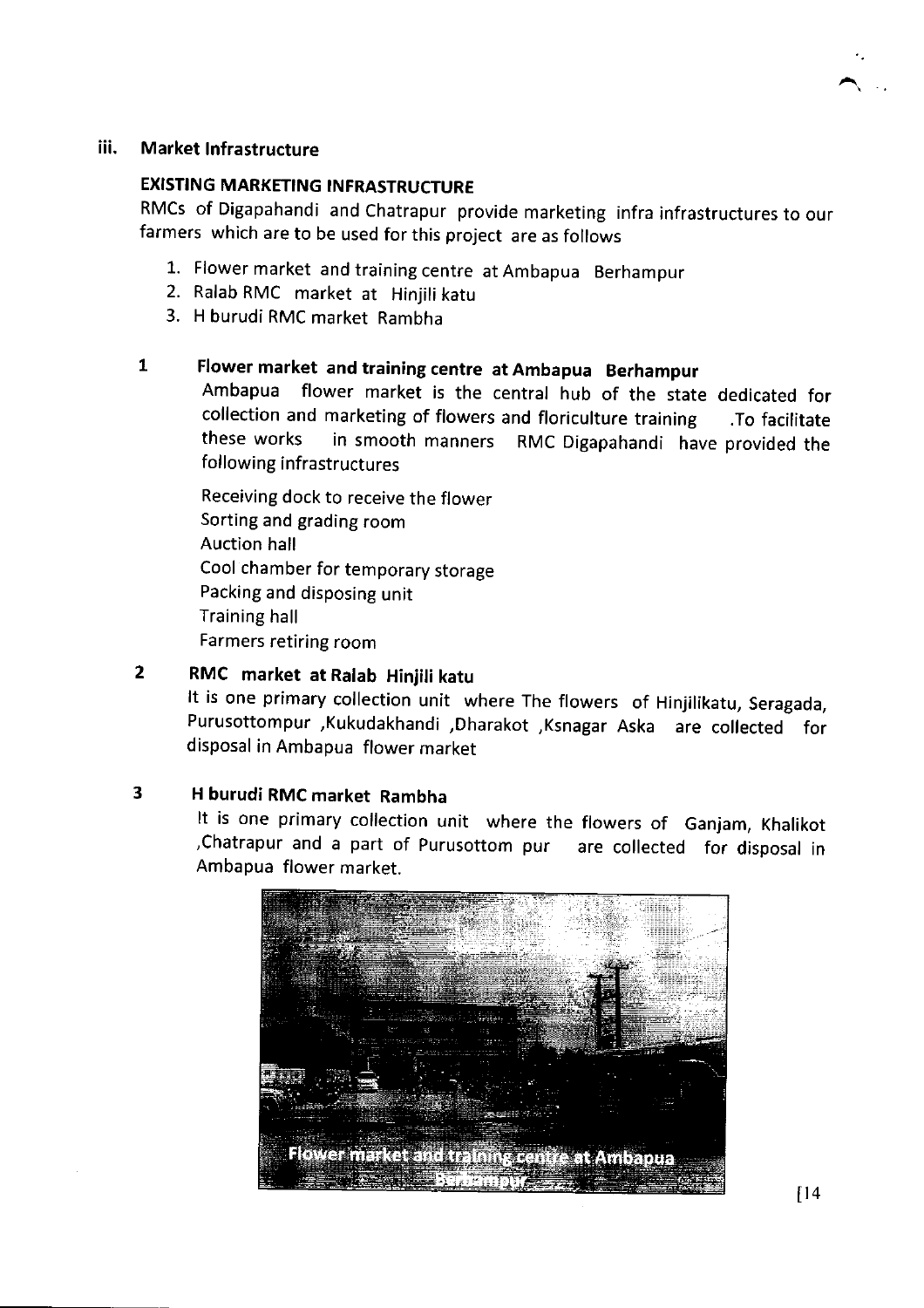However, it has been decided to establish 2 nos. of static Vending Outlets in Municipal area of Berhampur for which maximum subsidy @ 50% up to Rs. 15.00 Lakhs each will be provided to the farmers groups, who will run the outlets. The lands of size 60ft. x 40 ft. will be selected jointly by the farmers group and Dy. Director of Horticulture, Ganjam. The lands will handed over to the farmers group as per the terms and conditions to be laid down for erection of pre-fabricated temporarv structure for opening of vending outlets.

سمران

#### ABSTRACT OF THE PROJECT COST

|    | 1. Cultivation of Flowers                                                                                                                                                                                                                     | Area in Ha.          | <b>Total Assistance</b> |  |  |  |  |
|----|-----------------------------------------------------------------------------------------------------------------------------------------------------------------------------------------------------------------------------------------------|----------------------|-------------------------|--|--|--|--|
|    | a. Cut Flowers                                                                                                                                                                                                                                | 87                   | Rs. 36,57,500/-         |  |  |  |  |
|    | b. Ornamental Foliage                                                                                                                                                                                                                         | 40                   | Rs. $5,68,000$ /-       |  |  |  |  |
|    | c. Loose Flower                                                                                                                                                                                                                               | 245                  | Rs. 34,40,000 /-        |  |  |  |  |
|    | 2. Capacity Building                                                                                                                                                                                                                          | <b>No of Farmers</b> | <b>Total Assistance</b> |  |  |  |  |
| а. | Training and Exposure Visit                                                                                                                                                                                                                   | 600 nos              | Rs. 18,00,000 /-        |  |  |  |  |
|    | b. Exposure visit outside the state 5 days                                                                                                                                                                                                    | $153$ nos            | Rs. 6,12,000/-          |  |  |  |  |
|    | c. Training to farmers on hi tech<br>horticulture at Pune                                                                                                                                                                                     | 24 nos               | Rs. 1,20,000 /-         |  |  |  |  |
| 3. | <b>Market Infrastructure</b>                                                                                                                                                                                                                  |                      | <b>Total Assistance</b> |  |  |  |  |
|    | a. Static Vending Outlet with Cool Chamber<br>Rs. 30,00,000/-<br>2nos<br>(Out of the total cost of Rs. 30.00 Lakhs 50% cost<br>will be borne by the farmers group and 50% subsidy<br>maximum up to Rs. 15.00 Lakhs will provided as subsidy.) |                      |                         |  |  |  |  |
|    | 4. Contingencies (1%)                                                                                                                                                                                                                         |                      | Rs. 1,31,000/-          |  |  |  |  |
|    | <b>Total</b>                                                                                                                                                                                                                                  |                      | Rs. 1, 33, 28,500.00    |  |  |  |  |
|    |                                                                                                                                                                                                                                               |                      |                         |  |  |  |  |

## (Rupees One Crore Thirty Three lakh and Twenty Eight thousand and Five Thousand) only.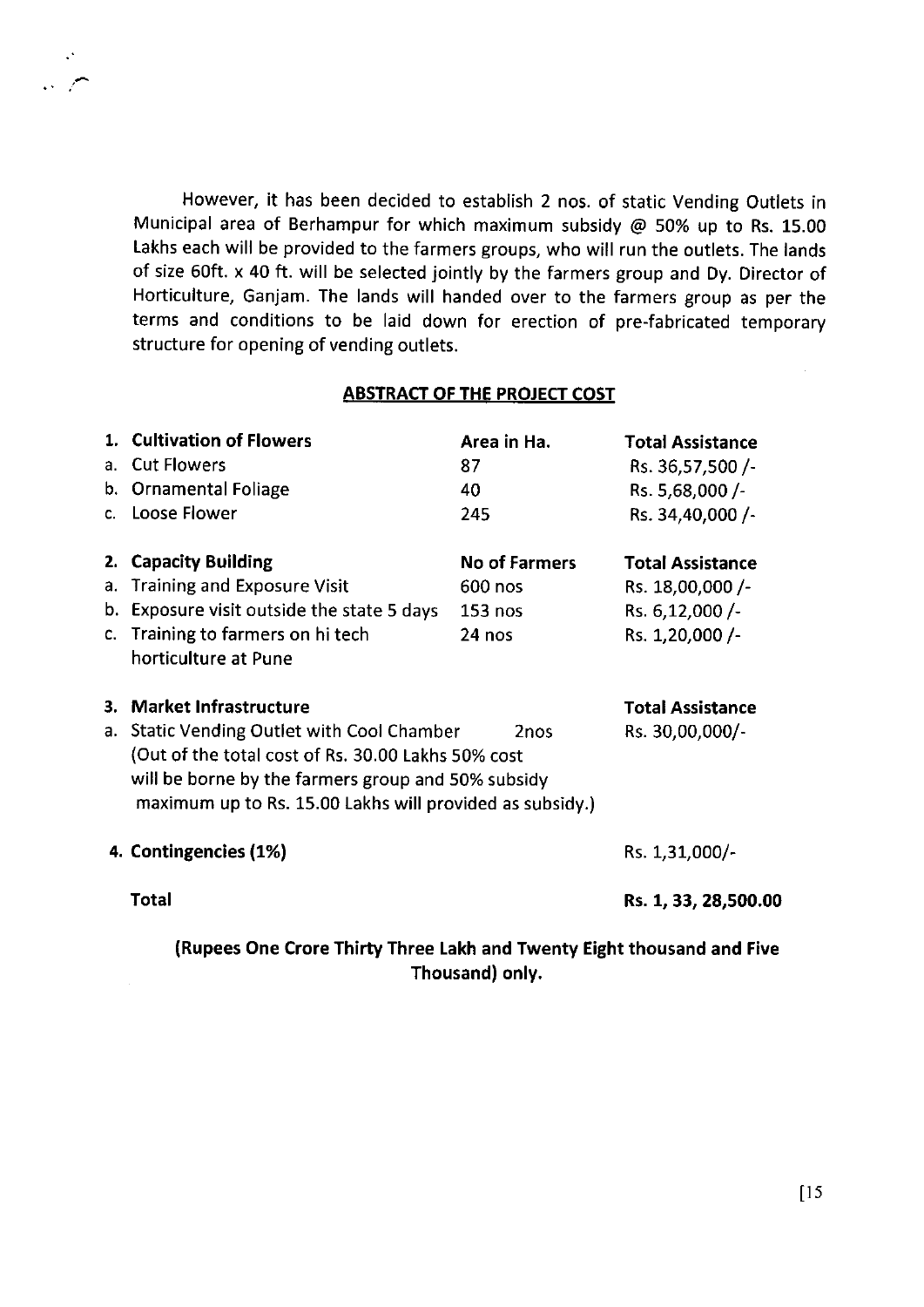## 1. Time Line

 $\overline{\phantom{a}}$ 

|  | The project will be implemented in 3 years as follows; |  |  |
|--|--------------------------------------------------------|--|--|
|  |                                                        |  |  |

| Si.No<br><b>Items</b><br><b>Unit</b><br>2016-17<br>2017-18<br>2018-19<br><b>Total</b><br>Unit<br>Amount  <br><b>Unit</b><br>Amount<br>Unit  <br><b>Amount</b><br>Unit<br>Fin.<br><b>Cultivation of Flowers</b><br><b>Cut Flowers</b><br>ha<br>33<br>13.6<br>29<br>12,225<br>25 <sub>1</sub><br>10.75<br>87<br>1<br><b>Ornamental</b><br>ha<br>12<br>1.68<br>12<br>Foliage<br>1.68<br>16<br>2.32<br>40<br>Loose Flower<br>ha<br>99<br>13.68<br>86<br>12.26<br>60<br>8.46<br>245<br><b>Capacity Building</b><br><b>Training and</b><br>200<br>nos<br>6<br>200<br>6<br><b>Exposure Visit</b><br>200<br>6<br>600<br>Exposure visit<br>outside the<br>nos<br>51<br>2.55<br>51<br>2.55<br>51<br>2.55<br>153<br>$\mathbf{z}$<br>state 5 days<br>$\omega_{\rm{eff}}$ .<br><b>Training to</b><br>w<br>का<br>इ.स<br>farmers on hi<br>tech.<br>nos<br>В<br>0.4<br>8<br>0.4<br>8<br>0.4<br>24<br>horticulture<br>at Pune<br>Market Infrastructure<br><b>Static</b><br>3.<br>Vending<br>nos<br>1<br>15<br>1<br>Outlet with<br>15<br>$\overline{2}$<br>Cool Chamber<br><b>Total</b><br>52.91<br>50.115<br>30.48<br>133.505<br><b>Contingencies</b><br>4<br>LS<br>0.5291<br>(1%)<br>0.5011<br>0.3048<br><b>G. Total</b> |  |  |  |         |  | Year wise amount to be spent |  |         |  |        |  |  |  |
|----------------------------------------------------------------------------------------------------------------------------------------------------------------------------------------------------------------------------------------------------------------------------------------------------------------------------------------------------------------------------------------------------------------------------------------------------------------------------------------------------------------------------------------------------------------------------------------------------------------------------------------------------------------------------------------------------------------------------------------------------------------------------------------------------------------------------------------------------------------------------------------------------------------------------------------------------------------------------------------------------------------------------------------------------------------------------------------------------------------------------------------------------------------------------------------------------------|--|--|--|---------|--|------------------------------|--|---------|--|--------|--|--|--|
|                                                                                                                                                                                                                                                                                                                                                                                                                                                                                                                                                                                                                                                                                                                                                                                                                                                                                                                                                                                                                                                                                                                                                                                                          |  |  |  |         |  |                              |  |         |  |        |  |  |  |
|                                                                                                                                                                                                                                                                                                                                                                                                                                                                                                                                                                                                                                                                                                                                                                                                                                                                                                                                                                                                                                                                                                                                                                                                          |  |  |  |         |  |                              |  |         |  |        |  |  |  |
|                                                                                                                                                                                                                                                                                                                                                                                                                                                                                                                                                                                                                                                                                                                                                                                                                                                                                                                                                                                                                                                                                                                                                                                                          |  |  |  |         |  |                              |  |         |  |        |  |  |  |
|                                                                                                                                                                                                                                                                                                                                                                                                                                                                                                                                                                                                                                                                                                                                                                                                                                                                                                                                                                                                                                                                                                                                                                                                          |  |  |  |         |  |                              |  |         |  | 36.575 |  |  |  |
|                                                                                                                                                                                                                                                                                                                                                                                                                                                                                                                                                                                                                                                                                                                                                                                                                                                                                                                                                                                                                                                                                                                                                                                                          |  |  |  |         |  |                              |  |         |  | 5.68   |  |  |  |
|                                                                                                                                                                                                                                                                                                                                                                                                                                                                                                                                                                                                                                                                                                                                                                                                                                                                                                                                                                                                                                                                                                                                                                                                          |  |  |  |         |  |                              |  |         |  |        |  |  |  |
|                                                                                                                                                                                                                                                                                                                                                                                                                                                                                                                                                                                                                                                                                                                                                                                                                                                                                                                                                                                                                                                                                                                                                                                                          |  |  |  |         |  |                              |  |         |  | 34.4   |  |  |  |
|                                                                                                                                                                                                                                                                                                                                                                                                                                                                                                                                                                                                                                                                                                                                                                                                                                                                                                                                                                                                                                                                                                                                                                                                          |  |  |  |         |  |                              |  |         |  | 18     |  |  |  |
|                                                                                                                                                                                                                                                                                                                                                                                                                                                                                                                                                                                                                                                                                                                                                                                                                                                                                                                                                                                                                                                                                                                                                                                                          |  |  |  |         |  |                              |  |         |  | 7.65   |  |  |  |
|                                                                                                                                                                                                                                                                                                                                                                                                                                                                                                                                                                                                                                                                                                                                                                                                                                                                                                                                                                                                                                                                                                                                                                                                          |  |  |  |         |  |                              |  |         |  | 1.2    |  |  |  |
|                                                                                                                                                                                                                                                                                                                                                                                                                                                                                                                                                                                                                                                                                                                                                                                                                                                                                                                                                                                                                                                                                                                                                                                                          |  |  |  |         |  |                              |  |         |  |        |  |  |  |
|                                                                                                                                                                                                                                                                                                                                                                                                                                                                                                                                                                                                                                                                                                                                                                                                                                                                                                                                                                                                                                                                                                                                                                                                          |  |  |  |         |  |                              |  |         |  | 30     |  |  |  |
|                                                                                                                                                                                                                                                                                                                                                                                                                                                                                                                                                                                                                                                                                                                                                                                                                                                                                                                                                                                                                                                                                                                                                                                                          |  |  |  |         |  |                              |  |         |  |        |  |  |  |
|                                                                                                                                                                                                                                                                                                                                                                                                                                                                                                                                                                                                                                                                                                                                                                                                                                                                                                                                                                                                                                                                                                                                                                                                          |  |  |  |         |  |                              |  |         |  | 1.335  |  |  |  |
|                                                                                                                                                                                                                                                                                                                                                                                                                                                                                                                                                                                                                                                                                                                                                                                                                                                                                                                                                                                                                                                                                                                                                                                                          |  |  |  | 53.4391 |  | 50.6161                      |  | 30.7848 |  | 134.84 |  |  |  |

2011 Dy. Director of Horticulture, Ganjam

[16

 $\hat{\boldsymbol{\beta}}$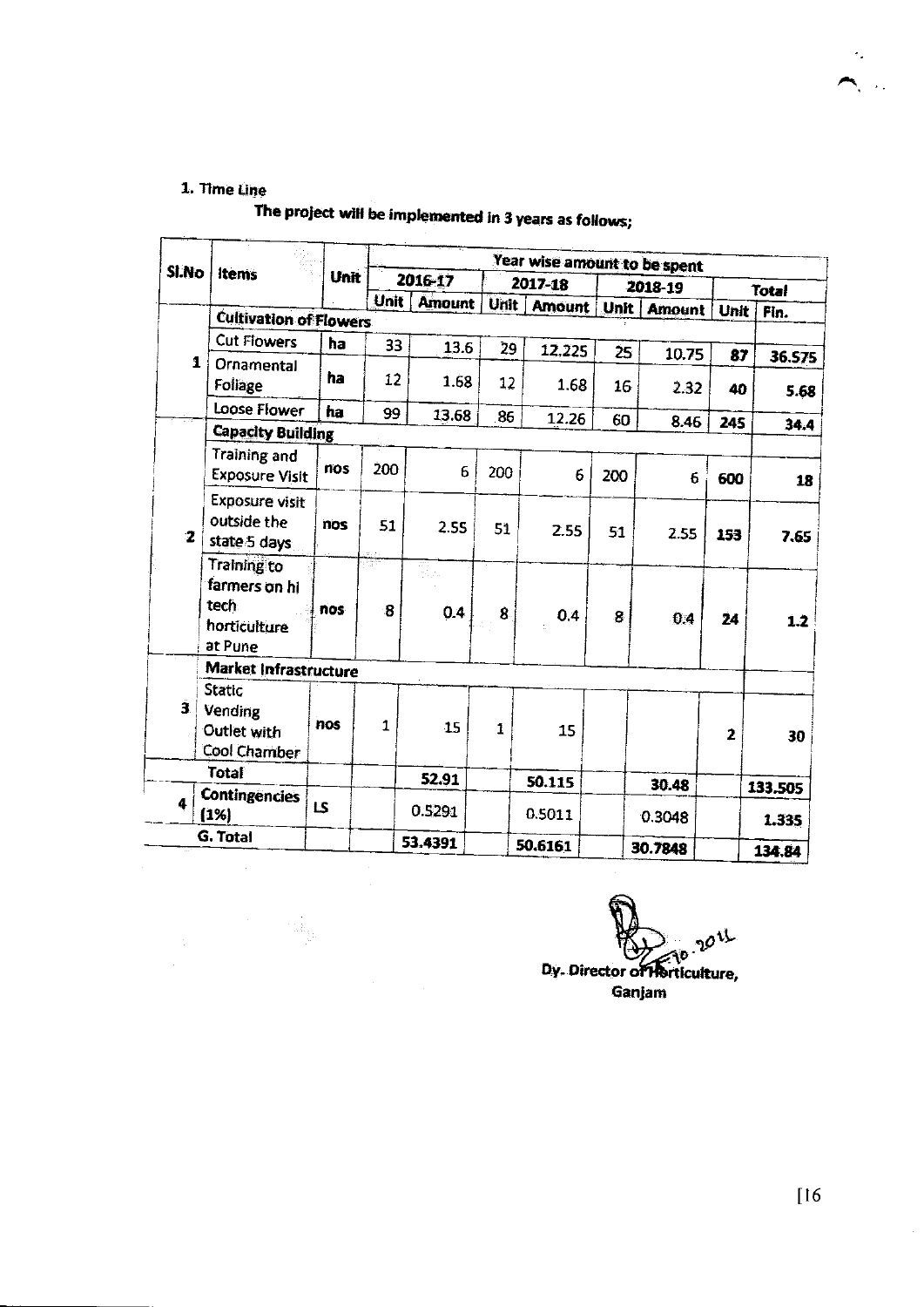|               |   |                        | <b>Projected averaged</b> |       |        |              | <b>CALL DESCRIPTION OF A REAL</b> | $(ns)$ @ 50%     |            |            |                        |               | 计可归口 计可归口 医阿里氏菌属 |       |               | İ       |                                   | かいしょう しんけいしゅ ひもじゃ せん<br>$\frac{1}{2}$ |           |
|---------------|---|------------------------|---------------------------|-------|--------|--------------|-----------------------------------|------------------|------------|------------|------------------------|---------------|------------------|-------|---------------|---------|-----------------------------------|---------------------------------------|-----------|
|               |   | Small /marginal farmer |                           | Other | lamers |              | /marginal<br>tarmer<br>Small      | Farmers<br>Other |            |            | Small /marginal farmer |               |                  |       | Other Farmers |         | <b>Iemarem</b><br>farmer<br>Smail | Farmers<br><b>Other</b>               | Total     |
| ă             |   | 2d                     | Total<br>공                | E     | 2rd    | 몸            |                                   |                  | Total      | ă          | 2nd                    | 정             | Total            | ä     | 2nd           | 끊       |                                   |                                       |           |
| m             |   | m                      | ın<br>4                   | N     | N      | $\mathbf{r}$ | đ,                                | 0.25             | 4          | 1.2        | $\ddot{ }$             | 1.6           | 1.25             | ပ္ပံ  | o.<br>O       | 0.25    | ¢                                 | 1.25                                  | 5.25      |
| n             |   | n                      | 'n<br>n                   | N     | N      |              | ဒိ                                | 0.375            | <b>o</b>   | m          | m                      | m             | 1,875            | 0.75  | 0.75          | 0.375   | ä                                 | 1.875                                 | 10.875    |
|               |   |                        | $\tilde{\phantom{a}}$     |       |        |              | ្លឹ                               | 0.75             | $\ddot{ }$ | 3          | ٥.                     | $\frac{4}{1}$ | G5               | 0.25  | 0.25          | $\circ$ | $\mathbf{r}$                      | S                                     | E,        |
| $\ddot{\sim}$ |   |                        | m<br>$\mathbf{\hat{z}}$   |       | Ħ      | Ħ            | $\frac{4}{3}$                     | 0.25             | 2.4        | ဒီ         | ី                      | ő             | 0.75             | 0.25  | o.zs          | 0.25    | ΣÎ                                | $\frac{5}{2}$                         | 11<br>3.1 |
|               |   |                        |                           |       |        | -4           | d.                                | 0.25             | a.6        | $\ddot{ }$ | $\ddot{1}$             | $\frac{2}{1}$ | 0.75             | 0.25  | 0.25          | 0.25    | 3.6                               | $6 - 5$                               | 4.35      |
| m             |   | m                      | ¢<br>$\mathbf{\hat{z}}$   | ົ     | ÷,     | H            | ្ញឹ                               | 0.25             | 21<br>31   | $\ddot{ }$ | $\mathbf{r}$           | 3             | r١               | ဒ္ဓ   | 0.25          | 0.25    | ٦.                                |                                       | 4.2       |
| m             |   | m                      | 4<br>N                    |       |        |              | ဒိ                                | 0.375            | ag<br>4    | 긙          | ្មី                    | $\ddot{a}$    | ۹.               | 0.75  | 0.375         | 0.375   | 4.8                               | م.<br>نہ                              | 3         |
|               |   |                        |                           |       |        |              | å<br>Ö                            | 0.375            | 0          | ۰          | 0                      | o             | 0.375            | 0.375 | o             | 0       | o                                 | 0.375                                 | 0.375     |
|               |   |                        |                           |       |        |              | o.<br>O                           | 0.375            | $\circ$    | 0          | $\circ$                | ۰             | 0.375            | 0.375 | o             | o       | o                                 | 0.375                                 | 0.375     |
|               | ຊ | នុ                     | 28<br>ង្ក                 | ą     | Ø,     | ٠            |                                   |                  | 28.2       | 9.6        | 9.6                    | Ģ,            | 8.375            | q     | 2.625         | 1.75    | 28.2                              | 8.375                                 | 36.575    |

i.<br>Li

|         |                     | Cost of                            |   |                             | Projected area (ha) |              |          |                |   | Project assistance per ha<br>(Rs.) @ 50% |                  |                 |            |                       |      | Year wise Project Amount |                 |          |                |                               | Projected amount (Lakh Rs.) |       |
|---------|---------------------|------------------------------------|---|-----------------------------|---------------------|--------------|----------|----------------|---|------------------------------------------|------------------|-----------------|------------|-----------------------|------|--------------------------|-----------------|----------|----------------|-------------------------------|-----------------------------|-------|
| ទី<br>ប | the Grop<br>Name of | cuttivation small /marginal farmer |   |                             |                     |              | Other Fa | <b>ILD GLZ</b> |   | Isnarghal<br>farmer<br>Small             | Farmers<br>Other |                 |            | Small/marginal farmer |      |                          | · Other Farmers |          |                | Ismarginal<br>farmer<br>Small | Farmers<br><b>Other</b>     | Total |
|         |                     |                                    |   | Total 1st 2nd 3rd Total 1st |                     |              |          | ដិ             | ž |                                          |                  | Total           | ă          | š                     | ដូ   | Total                    | ä               | 2nd      | 윾              |                               |                             |       |
|         | <b>ICycus</b>       | 288365                             |   |                             |                     |              |          |                |   | $\frac{6}{16}$                           | ತ                | 1.12            | 0.32       | 0.32                  | 0.48 | .<br>ප                   | $\vec{c}$       | 5        | $\vec{c}$      | $\overline{11}$               | d                           | 142   |
|         | Asparagus 200640    |                                    |   |                             |                     |              |          |                |   | 0.16                                     | ្ជ               | $\frac{12}{11}$ | 0.32       | $\frac{32}{2}$        | 0.48 | c<br>C                   | 5               | 3        | $\vec{c}$      | 112                           | ကို                         | 1.42  |
|         | jealied!            | 189365                             |   |                             |                     |              |          |                |   | 0.16                                     | ៊                | $\frac{12}{11}$ | <b>032</b> | 0.32                  | 0.48 | c<br>C                   | $\vec{c}$       | 5.1      | $\overline{c}$ | $\frac{12}{2}$                | c                           | 142   |
|         | Ferns               | 200640                             |   |                             |                     |              |          |                |   | 0.16                                     | ្ជ               | 1.12            | <b>CSO</b> | 0.32                  | 0.48 | ۰.<br>Ö                  | $\frac{1}{2}$   | <u>ដ</u> | $\frac{1}{2}$  | 112                           | ္မ                          | 142   |
|         | Total               |                                    | Ř |                             | $\ddot{a}$          | $\mathbf{r}$ |          |                |   |                                          |                  | 448             | 1.28       | 1.28                  | 1.92 | $\ddot{a}$               | ្ដ              | d.       | $\frac{1}{2}$  | 48                            | $\mathbf{r}$                | 58    |

 $25$ 

|                                          | Total                               |                  | 10.5              | 16.8            | 1.36                      | 142                | 1.42                                      | م.<br>م                | 34.4           |
|------------------------------------------|-------------------------------------|------------------|-------------------|-----------------|---------------------------|--------------------|-------------------------------------------|------------------------|----------------|
| Projected amount (Lakh Rs.)              | Farmers<br><b>Other</b>             |                  | $\frac{5}{2}$     | q               | र<br>०                    | C.C                | ွ                                         | S                      | œ              |
|                                          | /marginal<br>farmer<br><b>Small</b> |                  | ∞                 | 12.8            | 0.96                      | 1.12               | 1.12                                      | 24                     | 26.4           |
|                                          |                                     | 2                | 5                 |                 | $\overline{\mathbf{c}}$   | $\vec{c}$          | ៊                                         | $\vec{0}$              | $\ddot{ }$     |
|                                          | Other Farmers                       | Znd              |                   |                 | ្ល                        | 3                  | ្ជ                                        | 3                      | 25             |
|                                          |                                     | 1st              |                   |                 | ွ                         | ្បូ                | ្ញា                                       | 3.2                    | o.<br>M        |
| Year wise Project Amount                 |                                     | Total            | 25                | 4               | $\mathbf{c}^{\mathbf{d}}$ | ឹ                  | ි                                         | ć                      | œ              |
|                                          |                                     | ភ្ន              | 16                | 5.              | 032                       | 0.32               | 0.32                                      | ဒီ                     | 6.56           |
|                                          | Small /marginal farmer              | 2nd              | $\ddot{3}$        | $\frac{8}{7}$   | $\frac{32}{5}$            | 0.32               | 0.32                                      | ီ                      | 9.76           |
|                                          |                                     | ă                | $\ddot{ }$        | $\frac{8}{7}$   | 0.32                      | 348                | 0.48                                      | ဒီ                     | 10.08          |
|                                          |                                     | Total            | œ                 | 12.8            | 86                        | 1.12               | 1.12                                      | 2.4                    | 26.4           |
|                                          | <b>Farmers</b><br>Other             |                  | ន                 | 3               | ã                         | ្ល                 | ្ដ                                        | ្ល                     |                |
| Project assistance per ha<br>(Rs.) @ 50% | Isnigram/<br>farmer<br>Small        |                  | 0.16              | $\frac{6}{5}$   | 0.16                      | 0.16               | 0.16                                      | 0.16                   |                |
|                                          |                                     | 꼮                | n                 | ទ               |                           |                    |                                           |                        | å              |
|                                          | Farmers<br><b>Other</b>             | 2nd              | g                 | ្ក              |                           |                    |                                           |                        | X)             |
|                                          |                                     | ă                | g                 | g               | $\sim$                    |                    |                                           |                        | ×              |
| Projected area (ha)                      |                                     | <b>Brd</b> Total | $\frac{25}{2}$    | Ş               | ₹                         |                    | m                                         |                        | ន្ល            |
|                                          | Small/marginal farmer               |                  | $\mathbf{a}$      | g               |                           |                    |                                           |                        | 41             |
|                                          |                                     | 1st 2nd          | ຊ                 | ន្ត             | Ñ                         |                    |                                           |                        | ដ<br>          |
|                                          |                                     |                  | $\frac{1}{2}$     | ្ណ              |                           |                    |                                           | n                      | $\overline{a}$ |
|                                          |                                     | Total            | ន្ហ               | ຊູ              | ۱o                        |                    |                                           | 4                      | 165            |
| Cost of                                  | per ha (Rs.)<br>cultivation         |                  |                   |                 | 188155                    |                    | 158235                                    | 270765                 |                |
| Name of                                  | the Crop                            |                  | Tube rose  185119 | Marigold 158235 | Jasmine                   | Crossandra  232815 | chrysanthe<br>Annual<br>(Cherv)<br>m<br>E | Chrysanthe<br>mum<br>E | Total          |
|                                          | SI.No                               |                  |                   |                 |                           | 4                  |                                           | Φ                      |                |

 $|7$